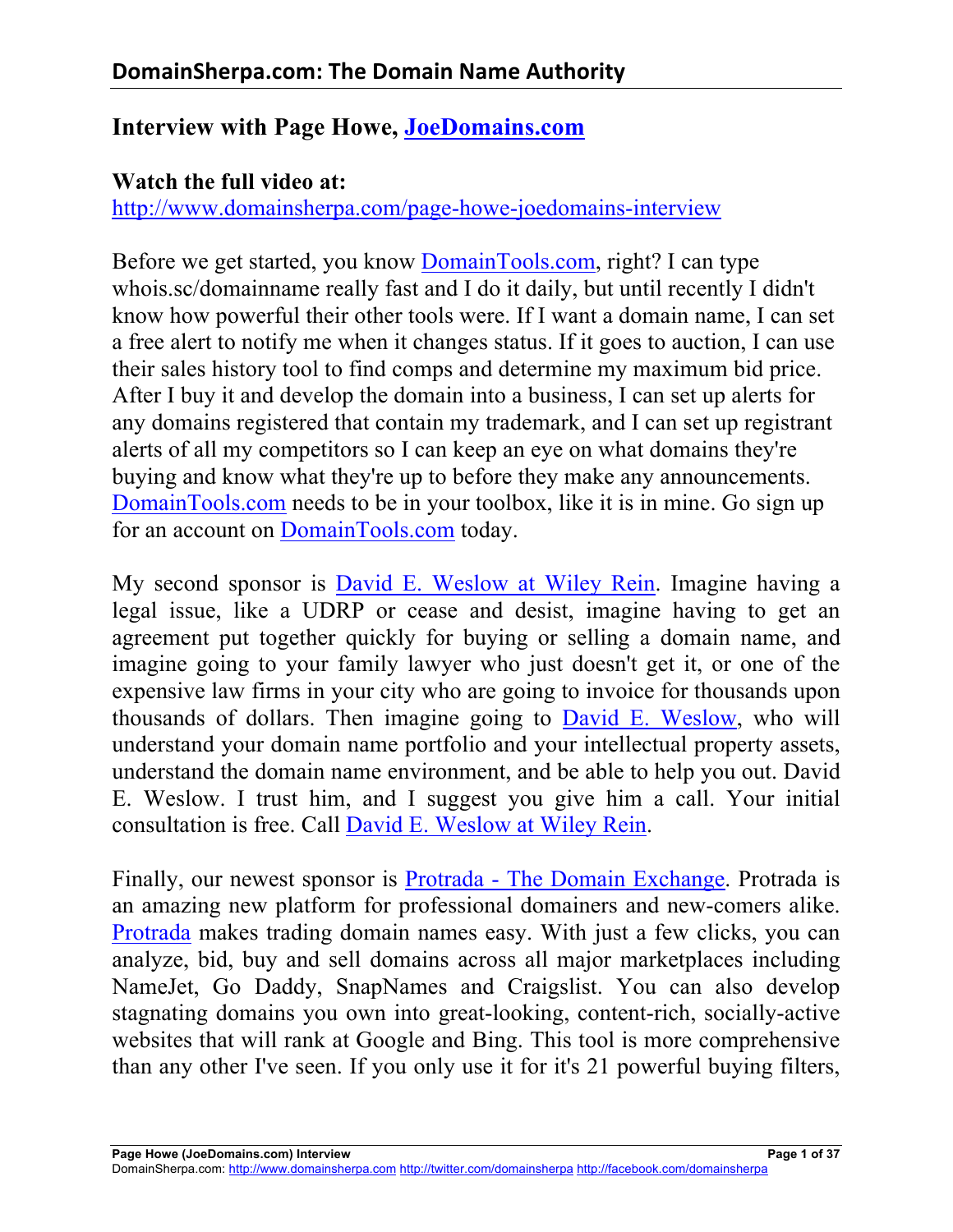you'll get your money's worth. Get your free 14-day trial now at Protrada.com.

Here's your program.

Michael Cyger: Hey everyone, my name is Michael Cyger. I'm the publisher of DomainSherpa.com, the Domain Name Authority, and the place where you can learn how to become a successful domain name entrepreneur directly from the expert themselves.

I'm about to interview a domainer I just met in person and had a great time with. I've done interviews with mega-domainers like Frank Schilling and Rick Schwartz in the past, but they had the vision and got started in the mid-1990s by buying domain names early or hand registering some fantastic single word generic domain names that they've leveraged into a very valuable portfolio. Besides being entertaining, most domain investors starting out today have no chance of replicating their success.

The big question for this interview is, can a domain investor start out today and earn hundreds of thousands of dollars per year?

Joining me to answer this question is Page Howe. He is the President of Joe Domains, where he buys and sells domain names on a daily basis. A lot of domainers have been following Page since he bought and sold Seniors.com and Guy.com, both for seven figures and both sold in 2007. And all of us are particularly interested because Page didn't start acquiring domain names in the mid-1990s. So today we're going to find out how he does it. Page, welcome to the show.

Page Howe: Good to be here. Hello Michael.

Michael: So you have had some grand slam sales, Page. Seniors.com, \$1.8 million in 2007. Guy.com \$1 million in 2007. Steven Covey says we should start with the end in mind. So I am going to start today's show with the day that you sold Seniors.com. Do you remember the moniker auction that took place where Seniors.com sold for \$1,800,000?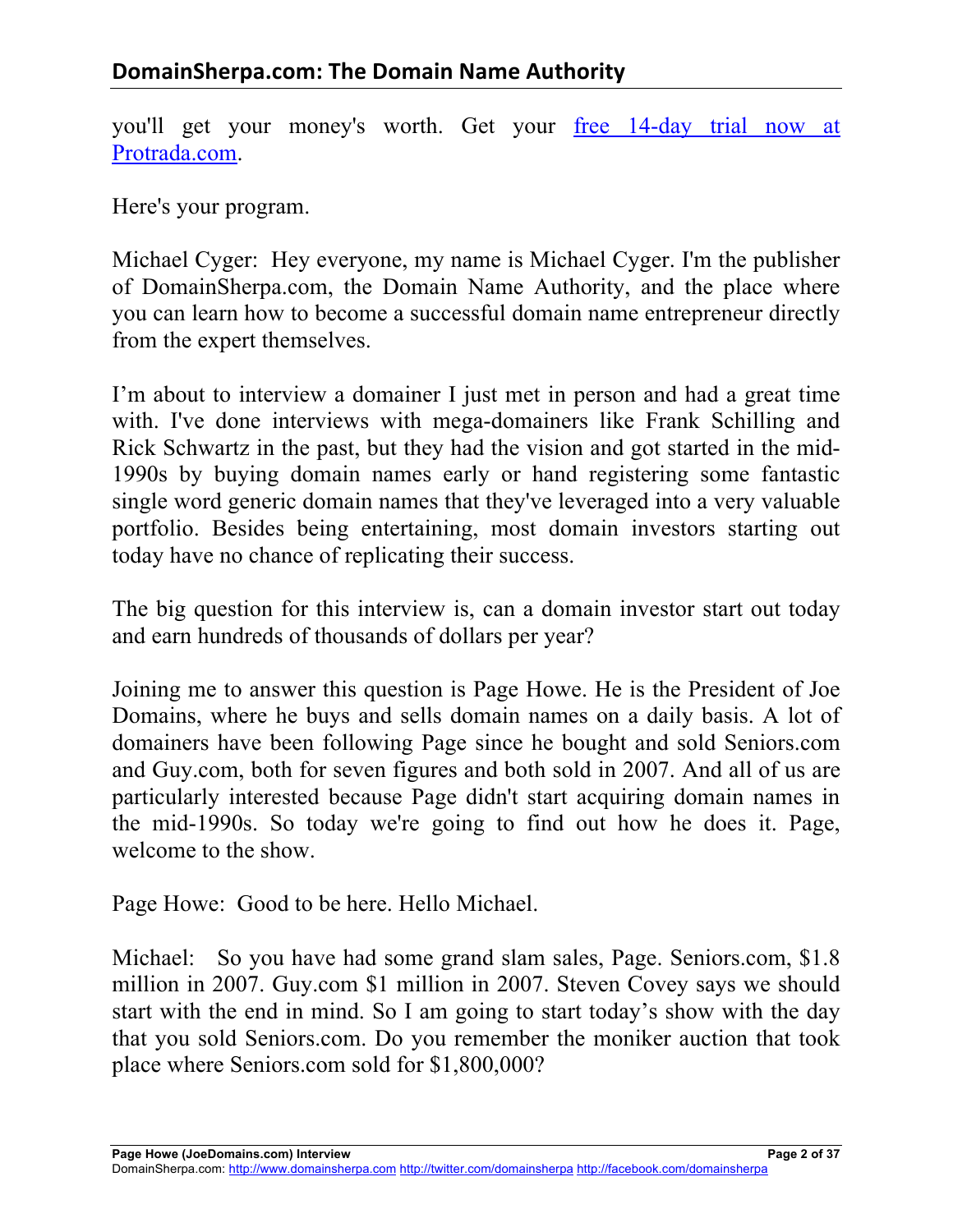Page: Absolutely.

Michael: What did it feel like to have a domain name sell for that much in a public auction?

Page: Well there were two things happening simultaneously. One I think conceptually we all thought that is where it should sell. And that traffic auction specifically was in New York City with Rick and Howard saying bring your best one word .coms, the best names in the world, to one place, the biggest city in the world to really sell them - to sell the best that we had. So on one hand we are like gee Seniors, that is a huge demographic with a bunch of applications. Let's put it out there. But then when it did sell, and those that were there with me I appreciate it because they shared the moment with me, it was a return on a lot of time. You know five or six years of holding the name. At different times having different expectations, mac or dash. Different questions you ask yourself. Is it really going to happen? Could it be this? And on one hand it could be ten times that. It could be \$20,000,000 or \$50,000,000. And so it was an interesting day. It was funny because I also sold two other names that day that were actually on a percentage basis more than Seniors.com but Seniors was the sale.

Michael: It was. So the auction took place. They slammed the gavel \$1,800,000 and did you feel vindicated after holding a domain name for six years?

Page: I would love to say that I did but any true domainer listening to this article I know your industry has a lot of new people, your first thought is many the buyer got a great deal. I probably sold for less than I should have. But anyway I think it was a good sale. It was right, it was proper. Moniker did a terrific job bring a good group of buyers into the room. It is what should have happened for our industry and I think could still happen today or next week as you go down to Florida for the big auction they are having there.

Michael: And so you held that domain name for five or six years you said. You sold it for \$1,800,000.

Page: \$1,500,000 after commission. It didn't all come our way.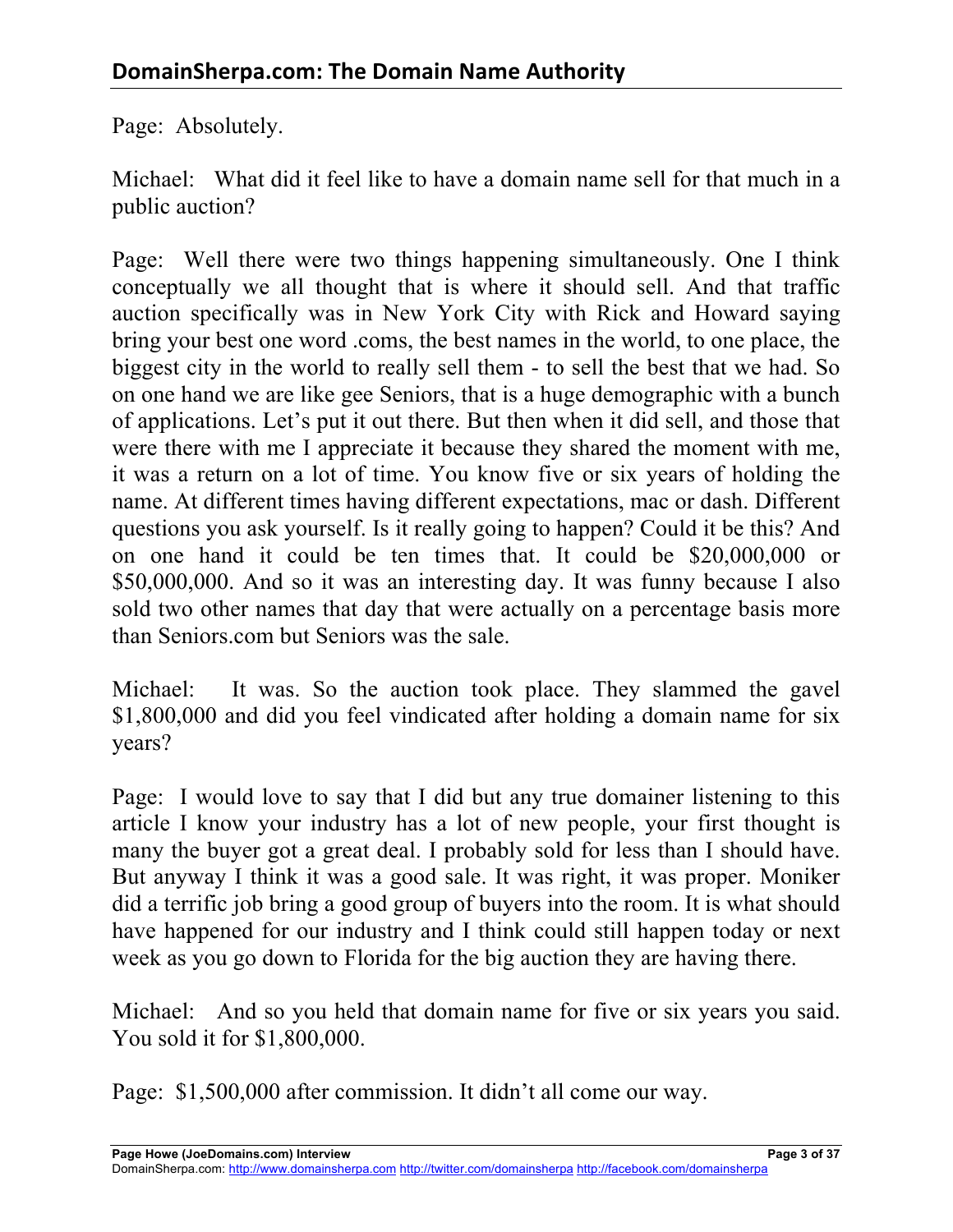Michael: That is a good point to bring up that a lot of people, they get the dollar signs in their eyes and they see a number and actually after commission and of course you have to pay taxes on that and things like that. What did you actually pay for the domain name back in 2001?

Page: It was a combination of things. There was a company that raised venture capital for it to be Seniors.com. They had bought the name from the original registrant. And they had, like many companies in the first bubble, ramped up, hired a lot of people. They were left really with the domain name which is the one true asset that a lot on Internet companies had left and an office lease. We were able to buy it for around \$100,000 which was a combination of money to pay off the old company, some consulting and some other things to take what the other company had left which was their name. And that is one of the great things about a domain name. It becomes what you have left sometimes. It is a sell even if your strategy doesn't work.

Michael: That is a great point. You know technology becomes outdated and people don't want to have to take a technology that might have been developed for Seniors.com and try and work with somebody else's code base and so that is a great point that the one true asset left over could be the domain name.

Page: But also it becomes something you can attach everything to. If anyone has ever sold a business at times it is really hard to define what the business is that you are selling. Is it going to come with convenants not to compete certain technology? How do we really know we are getting everything? And sometimes when someone buys a name and builds stuff on top of it the name can be that magnet that everything is attached to that really when they transfer possession of that name to the new buyer they are getting everything that that name has ever been and will be, as opposed to having to define all that legally. So it is both, whether it is by itself or it is with everything it becomes a sellable asset.

Michael: Definitely. So let's talk numbers Page. How many domain names do you own today?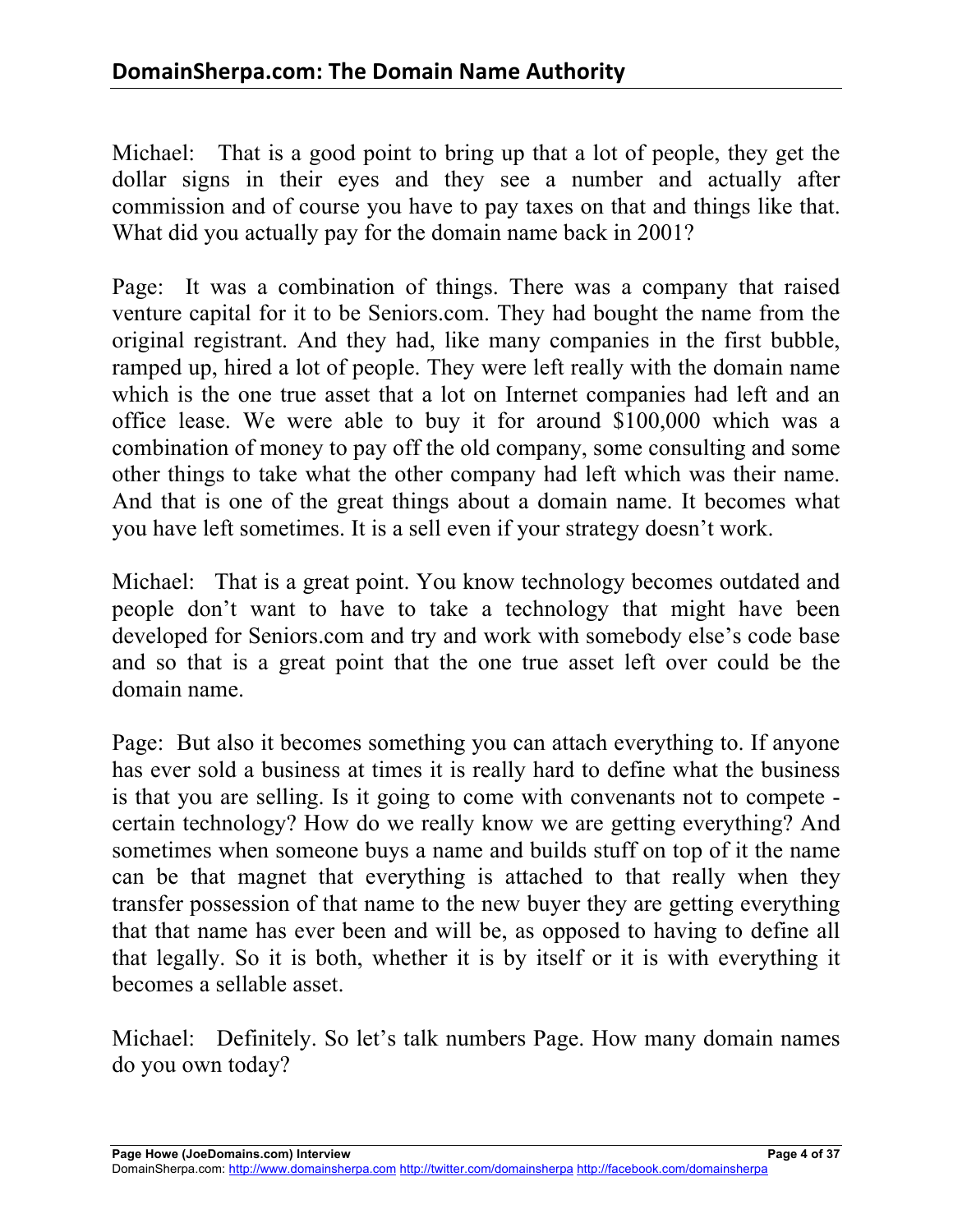Page: Our company and our different stores run about 25,000 names.

Michael: How does that portfolio of 25,000 break out by TLD or niche or area or however you organize your domain names?

Page: Just a second. I'm still getting comfortable with the fact that I just said that I own 25,000 names. I guess that is not a problem until you admit it is a problem. But we buy what we call purpose names. So we buy names that say what they do and do what they say. We are probably 80% .com, and the only reason we are only 80% .com is that we really like .ty so we are probably overweight there and we are actually overweight in .la if you can believe it which is a country code but it is also used for the city of L.A. So we are big believers in .com. If you are convincing someone to buy the best word you might as well convince them to buy the best TLD so we are almost all .com except for maybe some cities where the .com is taken by a non-related user below. So mostly .com.

Michael: How much revenue did your company bring in over the past year roughly?

Page: Revenue, we probably sell between \$25,000 and \$50,000 a month in domains in our portfolio divisions. We have some big names that we have that we may sell in relation to their cost that would skew those numbers. But in terms of the everyday portfolio that we manage we do about \$25,000 and \$50,000 a month.

Michael: So if I understand correctly you have a portfolio division of premium domain names that sell for more than the \$8 registration, but they are domains that sell pretty quickly on a regular basis. Then you have a separate division which is ultra premium which are really expensive domain names? Is that how you break it out?

Page: Yes, we reinvested the money we made with Seniors.com. So we may own some cities, we may own some big one words like exquisite.com or sushirestaurants.com. So we are treating that as its own asset. We are probably depreciating it. We are accounting for it quite differently. We are treating that as a company maker. We are more than likely to do joint

**Page Howe (JoeDomains.com) Interview Page 5 of 37**

DomainSherpa.com: http://www.domainsherpa.com http://twitter.com/domainsherpa http://facebook.com/domainsherpa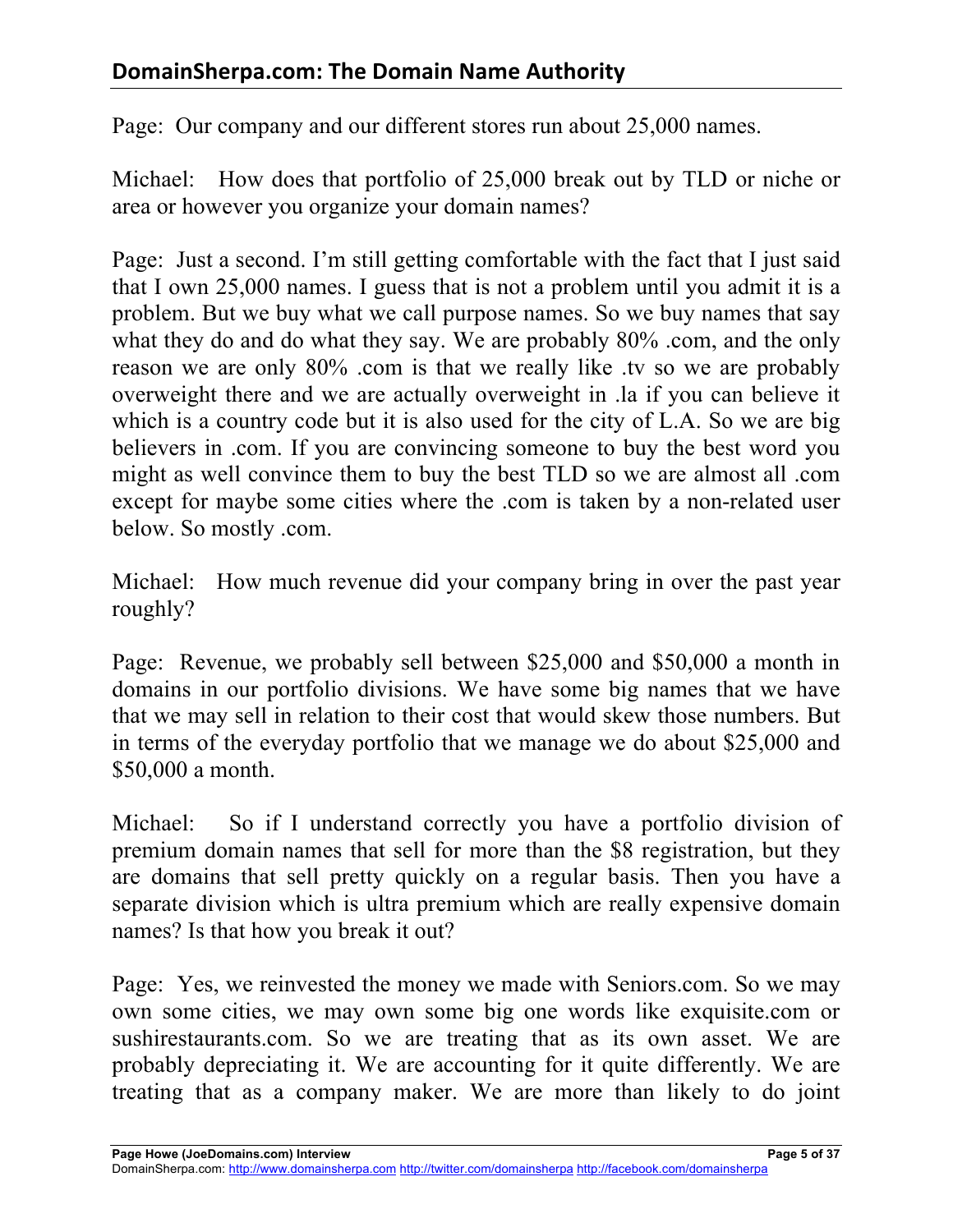ventures. We are more likely to handle inquiries over the phone as opposed to maybe just an email. And then the portfolio division we break it up into different stores that we market through and then we put the names for sale at the different after markets that are out there. And we do what is called multichannel management meaning it is our job to have the names for sale everywhere that names can be for sale. We obviously make sure we have an accurate inventory that when we sell a name in one place we take it down everywhere else. And that really keeps us in touch with the day to day changes and what is going on with selling domain names and those things.

Michael: I'm going to ask you about your multi-channel management process because I think that it is really important for domainers to understand that. I think the numbers that you just gave gives the audience a great sense of where you are today. And I personally find it sort of sets the stage and allows me to now process the advice that the audience is going to get from you. Let me ask you this Page before we get started. Why are you willing to share so much information about where your business is now? Why are you telling us how much revenue you have? Why are you being so open?

Page: Well, for one you asked. I got to know you this weekend and the first time you called just to share with the audience I probably wasn't as open. I think we have a responsibility to educate people as to what domain names are. Three years ago I actually wrote a book. So I will show you the book that I wrote. We wrote this book Domain Name Investing. How To Make Money In Internet Real Estate. And at that time I thought wow wouldn't it be great if I could tell everybody what I know. Tell everybody what I know about this. But at the same point everyone armed with that information should come in and just like online poker or some of the other phobias you could just buy everything. Buy everything. And we haven't always treated the new money in our business well. It comes in. We might want to sell it everything that we want to sell it and then you have people that didn't really buy the best assets and they are stuck and we are not growing. So I do believe that the value of each note in each network goes up the more participants you have in a network. So you will probably see some more stuff from us in the next four to six months involved with education. I'm trying to give people a sense of what it is that they are buying. Just to cut to the nudge we think you make domains on time. You have got to hold them. You have got to wait for

DomainSherpa.com: http://www.domainsherpa.com http://twitter.com/domainsherpa http://facebook.com/domainsherpa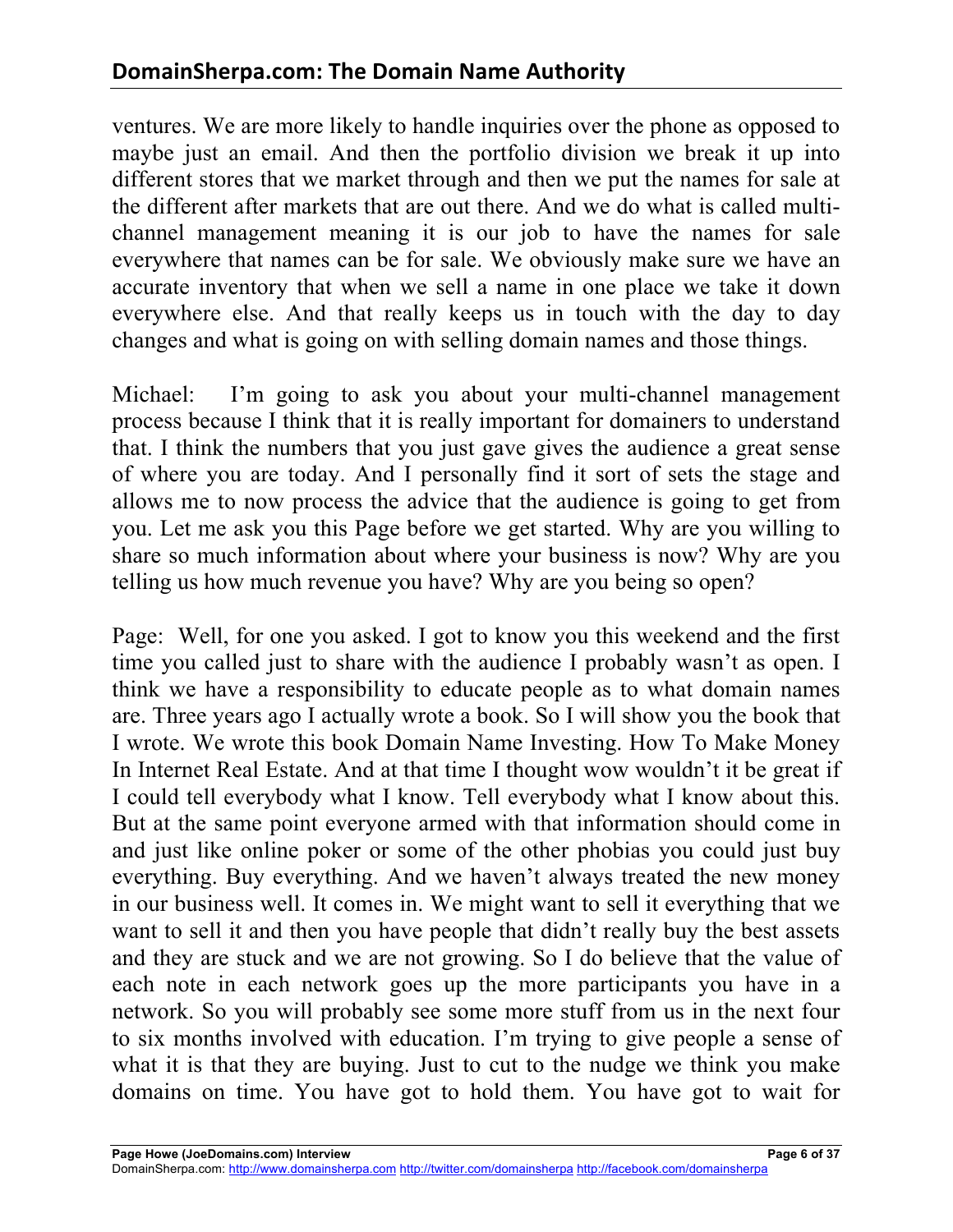something to happen. The idea that you are just going to buy it here and sell here and buy it here and sell it here. I think some people do that really well but there has got to be a reason a domain changes over time.

And then secondly it's better frankly from somebody who is full time domaining it is better to still have another job. It is better to have a job that is a legacy business where you are getting paid for doing something that is valuable that someone compensates you for. And then you don't have to tax your domain portfolio with having to pay for your lifestyle at the same time you are trying to hold on to these assets for a time when their value will be appreciated. So I think those are some of the things that we like to tell people even though you might here a story here or a story there.

And then lastly I guess if I could advise new people coming into the business is if you want to invest in the stock market you just wouldn't look at the ticker and pick a stock and say I'll buy it. You would put some time and effort into it. So if we can give people an idea of what that is you will probably hear more from us. So that is it.

Michael: Great advice. So when that book comes out I want a Page Howe autographed version of it.

Page: I'll probably charge a little extra for that. But it is interesting because I had to ask myself if I write this book and I send it out, right now even with the best expired name at an auction, say just a golden name expired you might have 200 people in the entire world that would represent the universe of people bidding on a really good expired name. And some of my micro markets that we are buying I may be the only one or there may be one other person and we fight it out each day for these things. So I have actually had people tell me oh I saw your TV show. We used to do a TV show about three years ago. And I got this one idea from it and I've been buying names in that area. And I'm like well I just invited one competitor to come in every day. Am I really ready? Even one of your interviews Marc Ostrofsky talked about you don't make a lot of money with books. So I guess until the book is going to send me off into the sunset I'm more likely to keep some of the information back.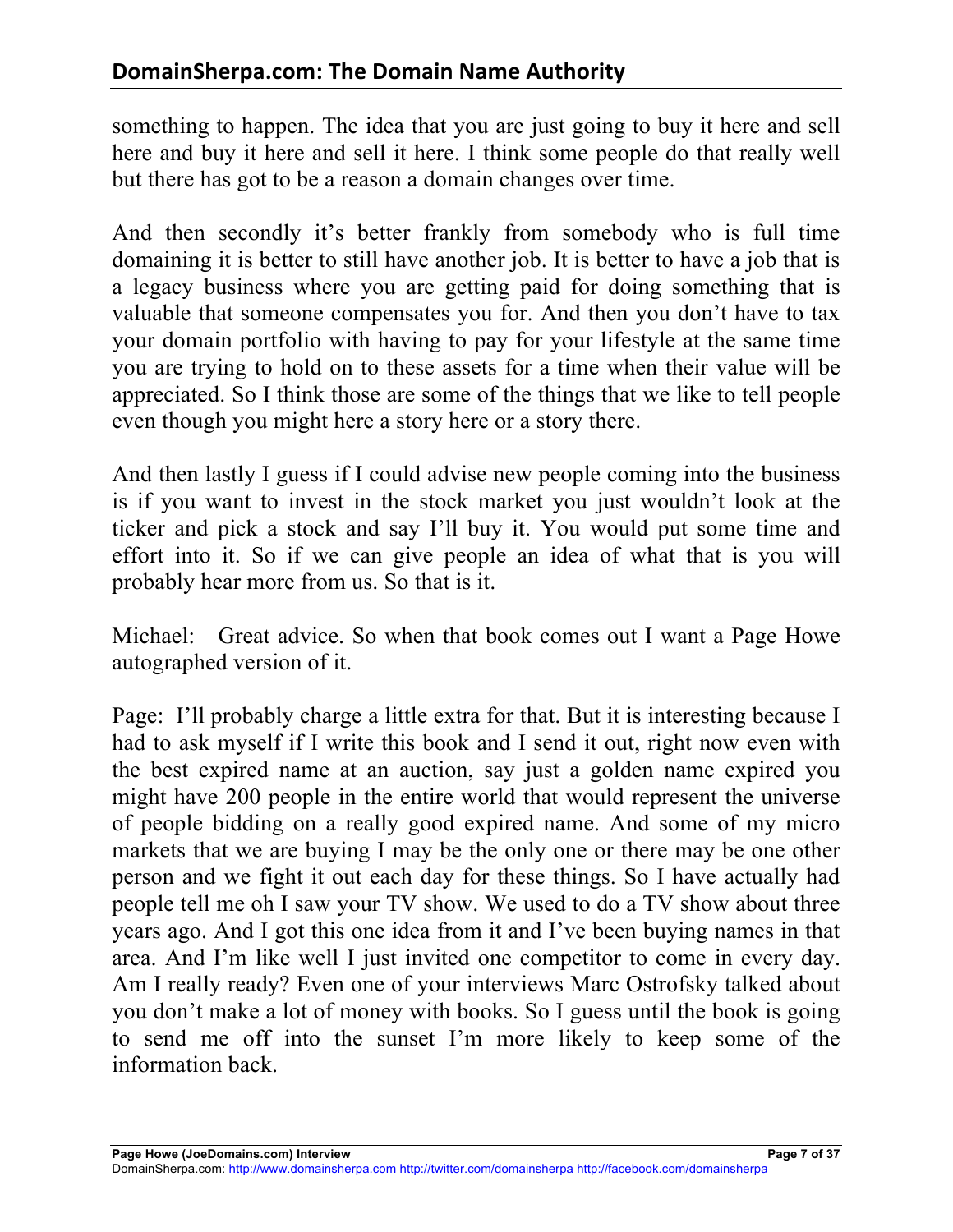Michael: Alright, if you must. On the front cover I noticed you had H. Page Howe so I'm going to save the question for the very end of this interview what you first name actually is. I'm going to strip it out of the transcript. I'm going to make people watch the whole interview to find out what you first name is. And we will ask that at the end of the show. Let's go back in time. What was your career just before you began as a domain investor?

Page: I was a financial planner for a number of years. We did financial planning for doctors in Southern California. And then it was interesting because it gave us an idea of the challenges that they face. And I had a tax background in college and so we put that to work helping doctors do estate planning and at the time tax planning with limited partnerships. In fact we had really high tax rates of 50% to 70%. You'd want to get a tax reduction for what you would buy and we structured those partnerships and that got me into investment advising. And after about four years of doing that I went to work for one client, I was a president with what they call now a family office - Managing one family's network.

Michael: And why did you decide to become a full time domain investor when you were spending a number of years, you were educated, you were trained, you were in financial planning, why did you decide to become a full time domain investor?

Page: Well it happened…It wasn't by chance. First I guess in the Internet bubble we made a number of investments in Internet companies and at different times on paper we thought we had really hit the home run. We had a search engine company [Northern Light] that was going to go public for \$1 billion. We were up on paper. We were investing on a lot of exciting ideas that were coming out at the time. And though that we found out about this new domain that was going to be introduced called .web. This was back in '98. And we learned about this new domain names and we actually applied for something called .kids. We got them all with a registry site. We were running operating companies on the Internet and in doing that we saw domains. We bought a bunch of domains and we started Joe Domains back then.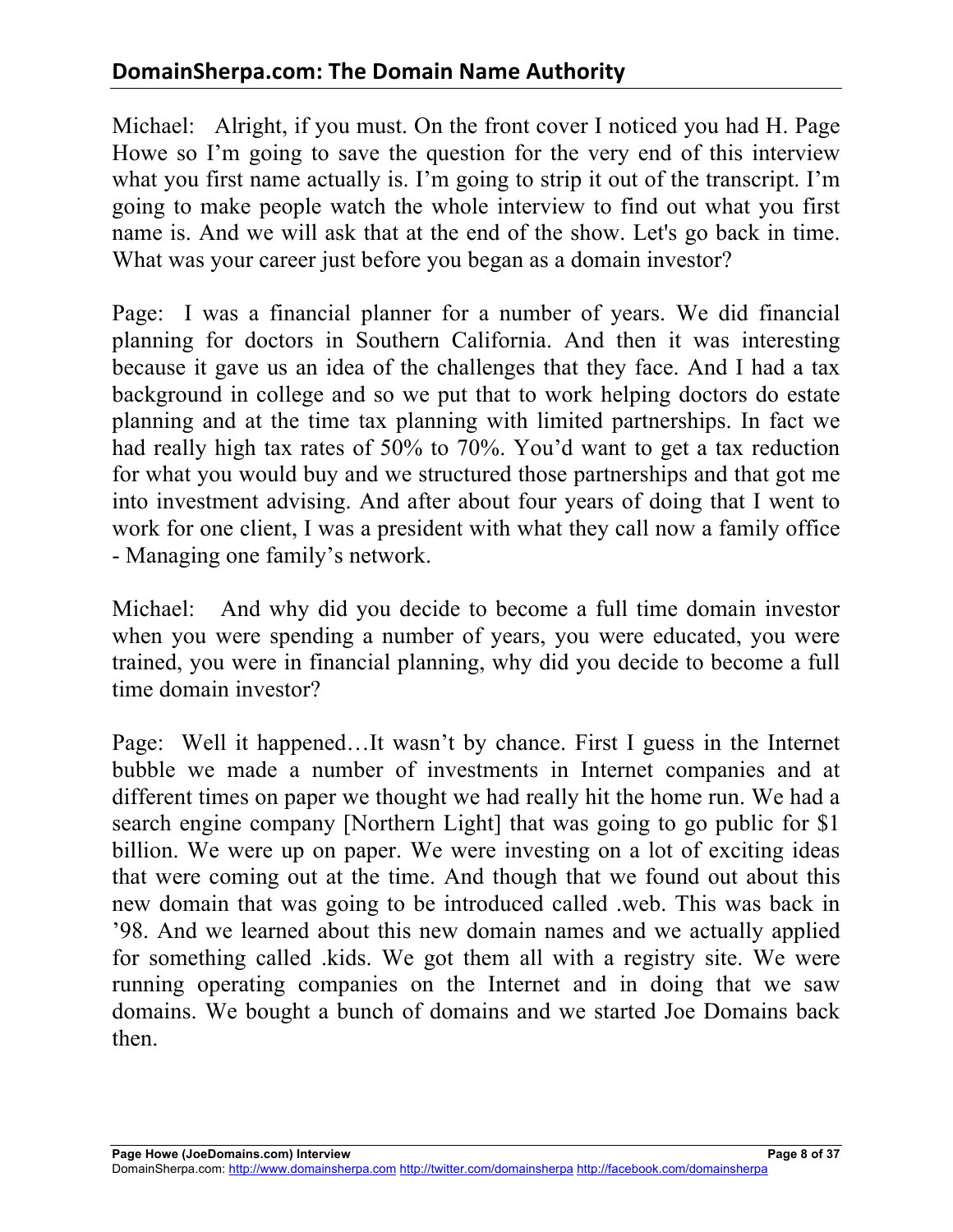## **DomainSherpa.com: The Domain Name Authority**

In the year 2000 we had a kiosk in a mall in San Diego. It said JoeDomains.com and it was basically instead of spending \$100 for a leather jacket or something like that buy a domain name and a website, host it for a year and give that to someone as a present. And then we had these chalkboards that had premium domain names. Again painting the picture that you might want to buy if someone didn't know exactly what they wanted. And it ranged from 12 to 19 days leading up to that Christmas. We never really gave it a good test after that but we were way early. We could do something like that now and it would be outside the box and early and everything but that is the potential that we saw because the first thing that you did when you wanted to build a website was buy a good name. It starts with the name. I guess we just never left that point.

Michael: I love that story. How many domain names did you actually sell from the kiosk at the mall?

Page: We probably did about 40 or 50. And at the time hosting, I don't know if you remember, but hosting before it was shared hosting had real cost, \$60 to \$70 a year. So we were doing everything we could to make a realistic margin at the \$99 a year price point. But I will tell you something interesting we did. We gave everybody a certificate and we still have them. It says Joe Domains and it made the domain name tangible. It wasn't just this thing that you could log in and get. It was like I own this. And I think those are some of the things that, I guess I've always been early, but I think we could introduce today to help the people realize what it is that they have because it would make it tangible and say I own this piece of property.

Michael: Exactly, in the early days of buying domain names you actually used to get paperwork from the registrar saying you bought it. And it is like a stock certificate or it's like options certificates in some cases. And I think in our electronic economy we have moved away from the paper to create a paperless office. A paperless environment. Save the environment. But people really loved that piece of paper that says I own this piece of real estate.

Page: It would help with renewals. You even put a sticker on there like your car registration and remind yourself when you need to renew each year. So anyway we have some interesting thoughts.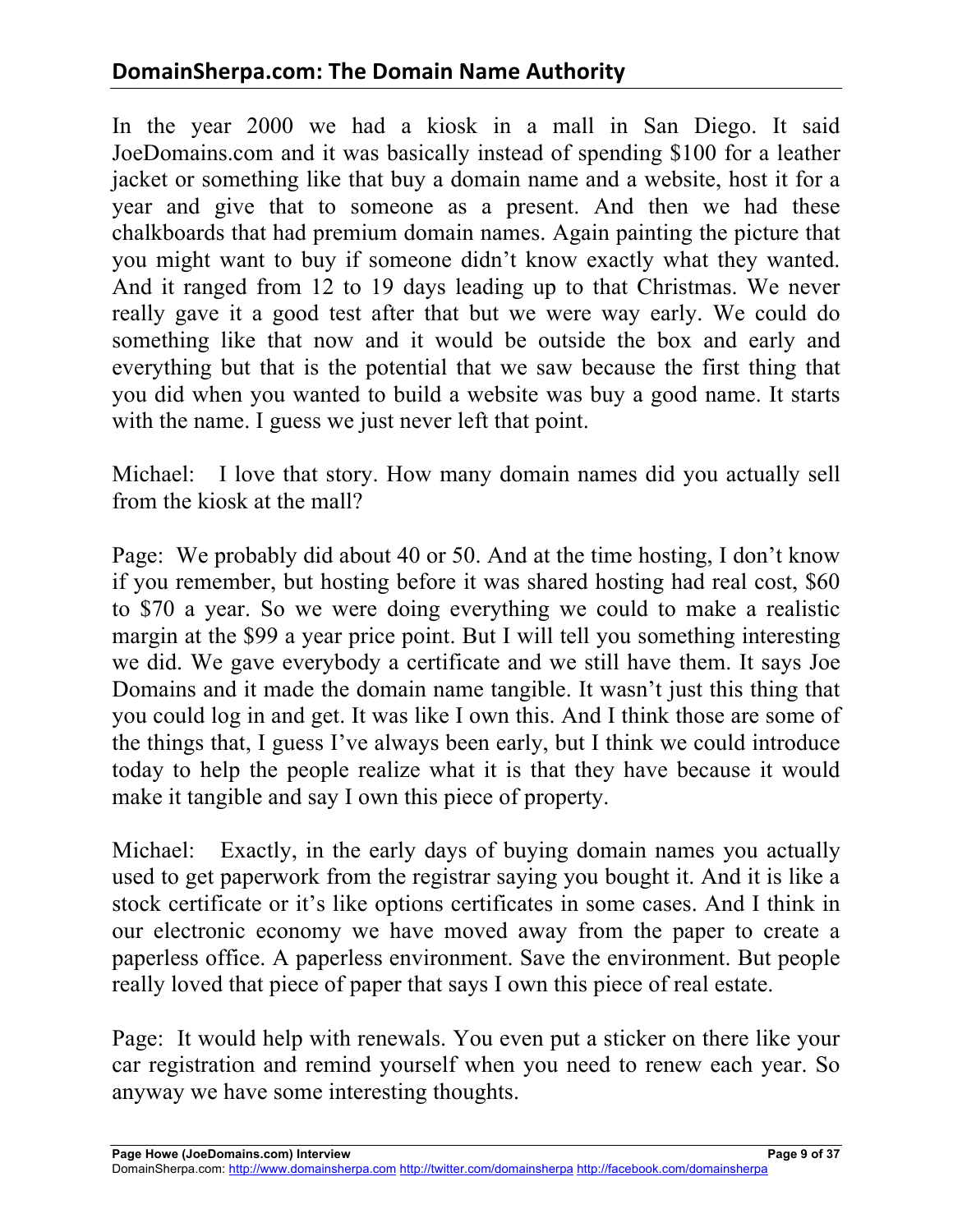Michael: So why not set up a kiosk again this year? The holidays are coming up. You have got plenty of domains at Joe Domains.

Page: We may do it.

Michael: I love it. I'll have you back after you do that.

Page: If you look at what Apple has done with the Mac Store by creating an experience around a fantastic product and we think that owning your domain name…I mean really you want to talk about going back the first thing you were supposed to do on the Internet when it was first created, before it was monopolized by anybody, was make your own home page. And we still haven't got these people where they own and control their own home page. Not renting it somewhere. Not using someone else's technology. And so you could really be doing that and like a lot of people if you want to have a nice car and a nice suit and a nice home you want to have a nice home page. And sometimes the prestige would come from having a good domain name. So you may see us do that.

Michael: Page we met in person two weekends ago in Chicago at the GeoPublishers.com conference put on by Fred Mercaldo and the GeoPublishers team. On Sunday, at the end of the conference, you, Ron Jackson and I walked around Millennium Park and grabbed a bite to eat. I had a great time. Besides Ron bonking his head on what locals call "the bean", within those few hours of walking around the city you must have registered 8 to 10 domain names just on your phone. What is your daily process for buying domain names?

Page: Well we developed a calendar in 2008 that gives us a, just like the sun rises and the sun sets, we kind of have a philosophy that what happens at 8:30, what happens at 9:00, what happens at 10:00, what happens at 11:30, what happens at 2:00. We become kind of the ebb and flow of our day and so because we haven't had a lot of change in our business, what we are doing now I hate to say this is a lot like what we were doing four years ago because we haven't had a lot of change. But I guess it just becomes kind of a rhythm of what to do each day and then we have broken up each card of how we buy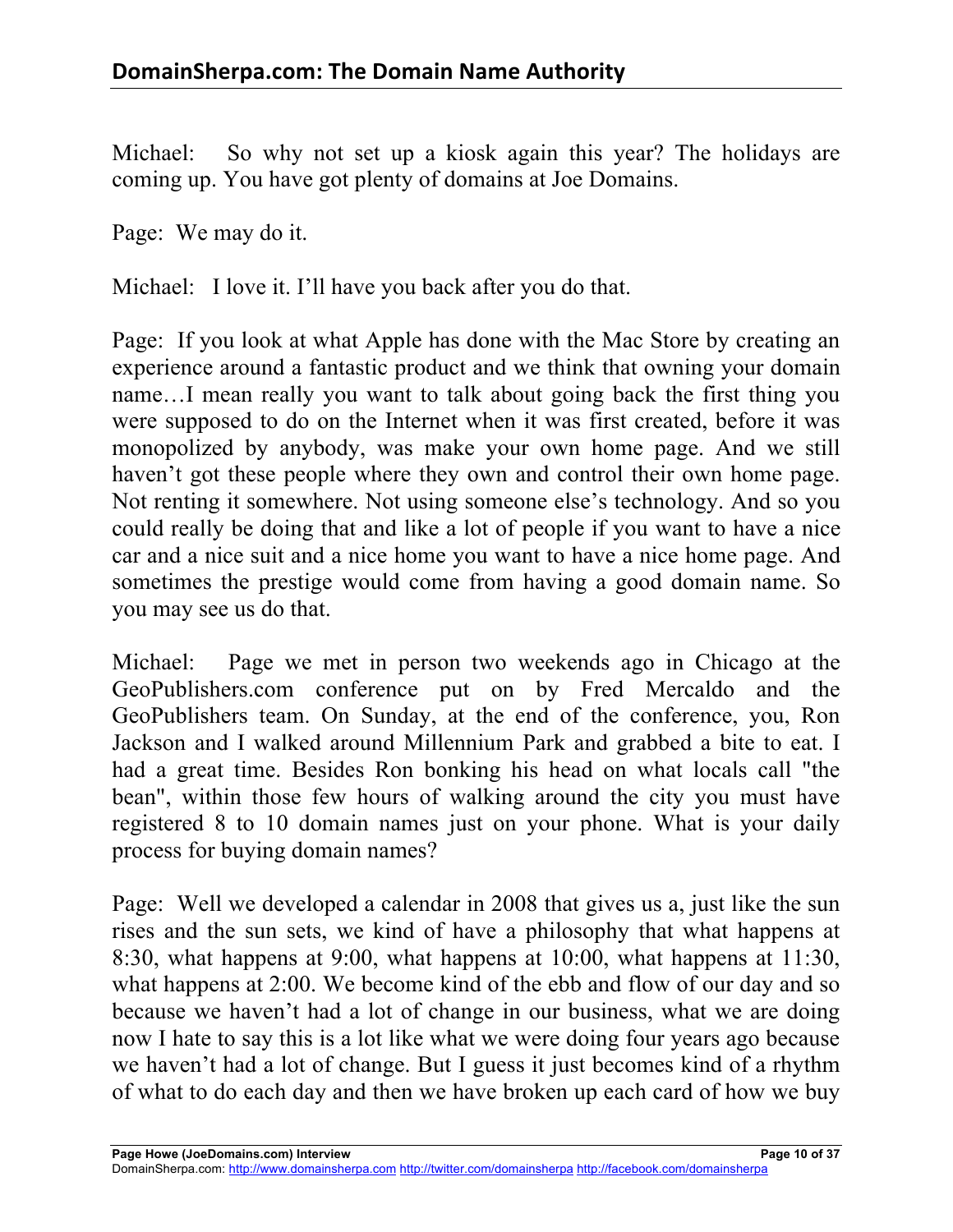names and said what is the optimal way to go in and do each part of it. After a while you get systemized and you are not thinking about it you have just already done the work. It is much like the stock trader where he would hope that he already had the rigor in there, already know how to make decisions, so it is easy to make them quickly. But no I think the core of domaining is open to people right now today. It could be as simple as reading the Wall Street Journal. Picking up a conversation. You can go to any micro industry trade show and you could find out what is important and relevant and what is a leading edge and what someone might want to own, or what you could develop as a generic name or a generic thing to describe what is happening. And I think you mentioned at the top of the show what could people do now, there are a lot of small areas people could focus in. Whether it's their own language, their own international, whether it is medical, something that they understand. Where they are going to have an edge over someone like me who needs to be so compelling and so fantastic, because I don't know anything about certain industry of your business that someone else may say no I'm willing to overpay a little bit from a generic domain person who is looking at everything because I understand that certain area.

Michael: So I learn best from examples Page. Do you have an example that you can throw out that is not an area that you focus on that you know enough about to talk about?

Page: Well I'll look at some of the ways that the data aggregator can parse name. Where they sort names by maybe language. So I may not really understand the French language or the Spanish language niches. So I may see a name that comes out and I can punch it into Wikipedia. But I may come up with a name that  $- I$  go to Wikipedia and I punch it in and it says stock market. And I'm like, oh my gosh, it means stock market in Spanish. I want to buy that name. But really it might be the equivalent of a word in English that means mercantile. Now that is a word that on one hand could mean market but is not a name that every day would have any punch or pizzazz.

So I may be all excited about buying the Spanish equivalent of mercantile thinking it is stock market but if someone had an understanding of the language and what is going on, whether it is slang or every day uses, they are going to have an advantage to sit there and know what they want. And then

**Page Howe (JoeDomains.com) Interview Page 11 of 37**

DomainSherpa.com: http://www.domainsherpa.com http://twitter.com/domainsherpa http://facebook.com/domainsherpa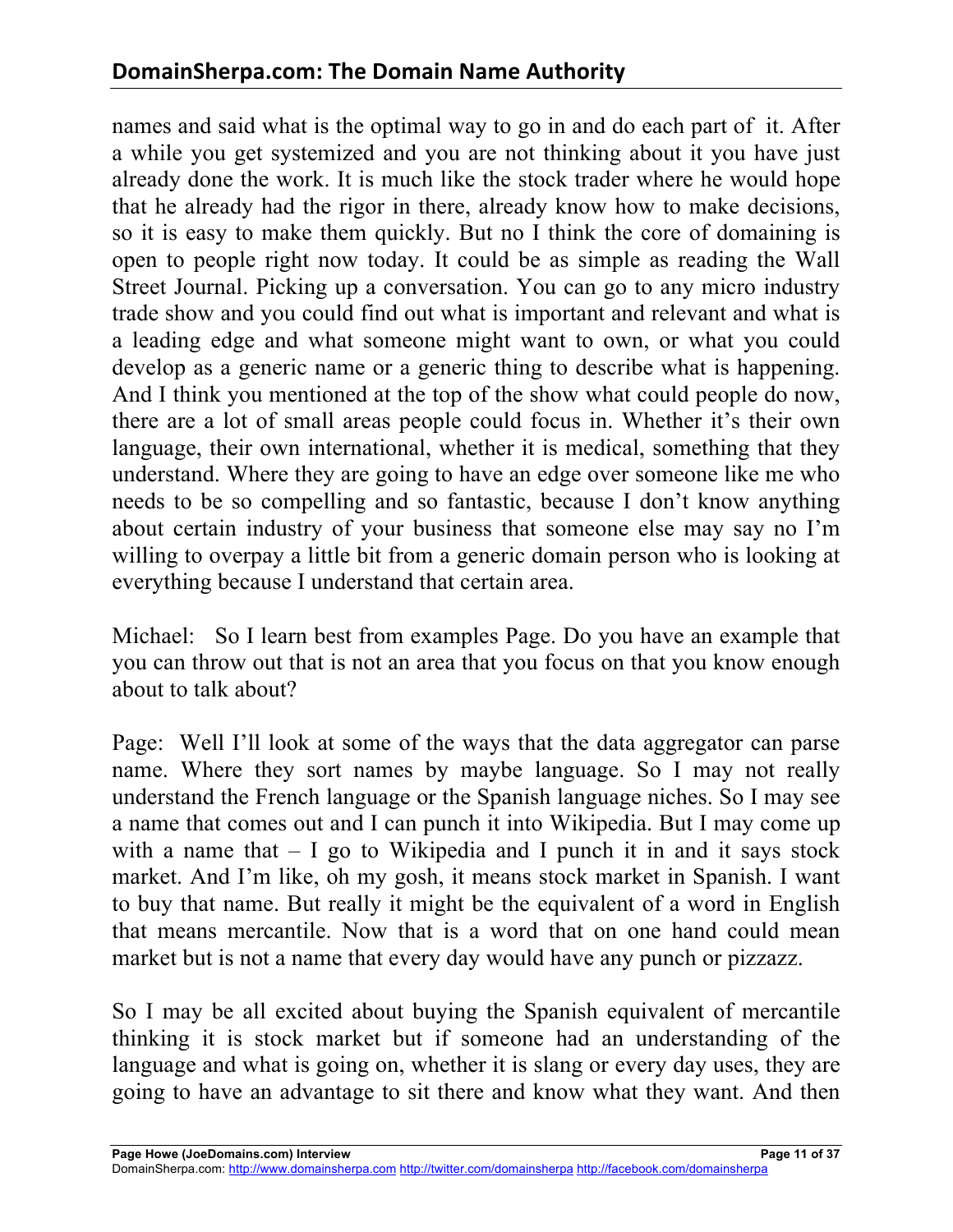secondarily is they talk to people they are going to have more than one day to offer that customer that comes in and says hey I was interested in this name. So a lot of the reason we do stuff in themes whether it's geos or coaching domains or sports domains or web 2.0 names is if we get a person coming in because they like one of our exact name we are able to also show them some more inventory in a theme. And we are not having to one off sell every different name. We can say to people, listen you should get a forum domain name.

Forums are really the original social network. So how tough is it to think that GuysForum.com would be a forum about guys or MedicalForums.com would be about medicals. And having that domain name might be the edge that they want. And they may say yes but I don't want Medical Forums. Okay here are 700 or 800 other names that you might want in that area. So that is some of what we do.

Michael: I understand. So instead of focusing on a horizontal like domain forum, medical forum, rc car forum, you are focused on a vertical. You have an entire theme focused on coaching or an entire theme focused on sports. So if SportingForum.com doesn't interest a potential buyer you have a host of other sports related domain names that you can offer them, that they might be interested in.

Page: Yes I think in sports in forum and coaching were vertical but then in forum blog in Wiki the purpose are vertical. It is more of semantic nature of what is the purpose of that name. It says what is does and it does what it says so just the idea that it is a forum Wiki or blog name means that someone is starting a blog. Not everyone has a blog right now. It may seem like everyone has a blog. There is still 95% of the public that could have a passionate hobby that they haven't written about. So we do a lot with blog names because it gives some of that edge. In some cases the horizontal is our vertical and boy that sounds like I should trademark that phrase.

Michael: Too late I already did it. So I love the fact that you are a systemized guy. You have a process down for your daily activities. Walk me through part of your day. You start out, you probably roll in the office around 6:30, 5:30.

**Page Howe (JoeDomains.com) Interview Page 12 of 37**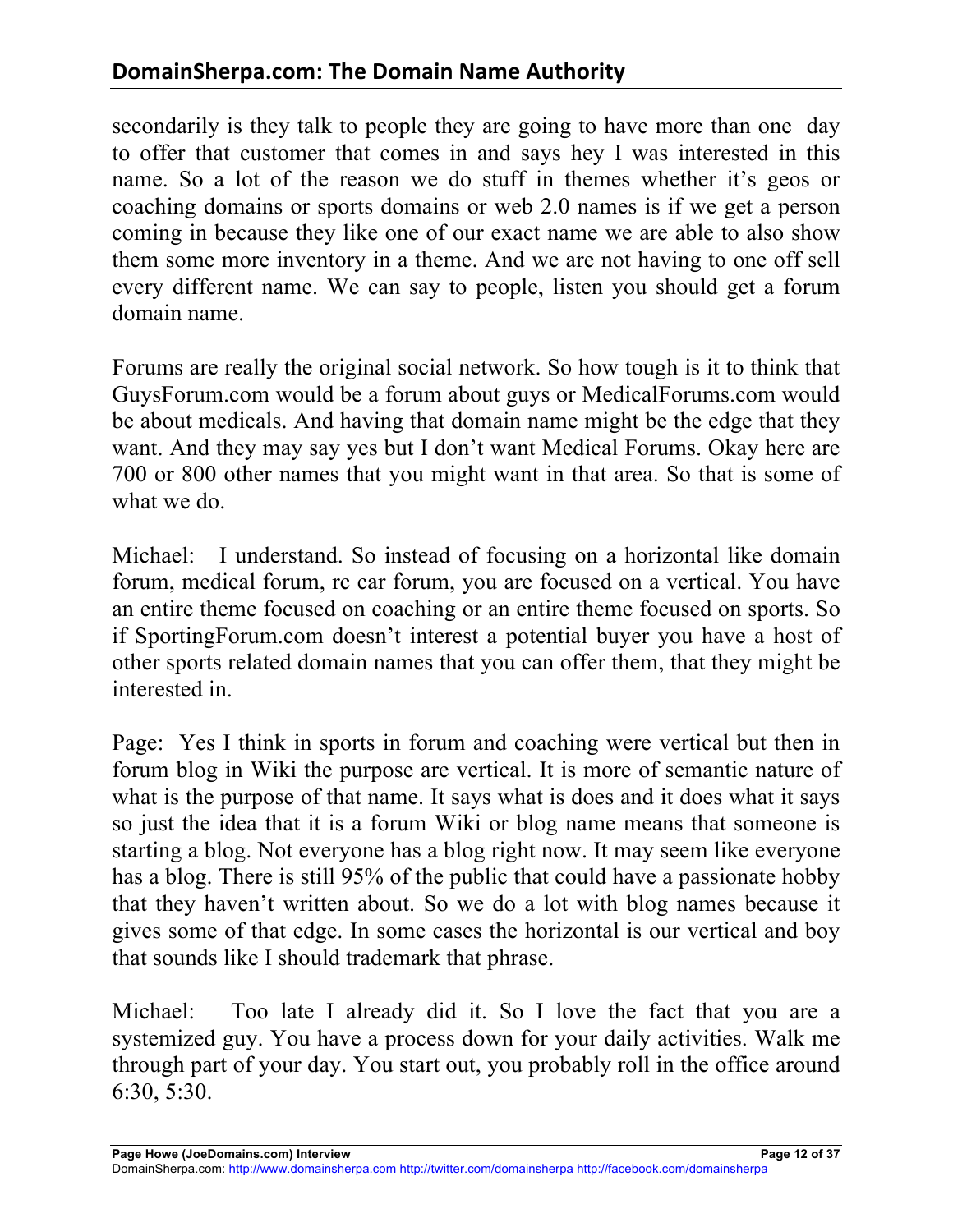Page: I will give you some highlights. I think this sets up well for a presentation that we did for traffic Orlando. So I will just kind of think back to that. So you are coming in overnight, we do a lot with .tv and the .tv drop happens overnight. So we are checking what we got. We are checking what we might want to get. Then you have got the .org drop which happens at a different time. So there is your take away. Now you know that .org drop doesn't happen the same time as .com and .net. So you have the .org drop at 9:30, you have NameJet bids on central time due at 11:00. The .tv name auctions start at 11:00. You have got the 1:00 drop. You have got five hours of GoDaddy public auctions. Towards the end of the day you are going to find out what you won at Cool or Snap. You have got Snap and NameJet auctions at 2:15 to 4:00. You kind of get a break from 6:00 to 10:00 at night. And then you have got NameJet bids for expired names due at 10:00 at night. You have got Snap Name bids due at 11:30 at night. And then you are going to sleep and you are waking up the next day and doing it again. It is 24/7, 365 except there is, this might not be worthwhile, there is a domainer holiday and I haven't figured out when it comes but there has been two times in the past eight years where there hasn't been a drop. And I think it has to do with leap year and if there was 366 days before the break. I can't wait for the next one and we should have a big trade show or convention because none of us will have an expired name process to do through.

Michael: That is a great idea and if somebody can name that day, that domainers have a holiday, and post it in the comments the first one to do that I'm going to give a special DomainSherpa prize. I don't even know what it is but if somebody tells me what that is I'll give them a special prize.

So I understand how you are setting up you daily activities. It is based on all the drops. So you are looking at all the millions of domain names have been registered and what is dropping in each of the different marketplaces and you are organizing your entire day based on that. You have got a strategic focus, you understand what horizontals and what verticals you are in and based on that you are going to each of these marketplaces and you are looking at what domain names you want to buy that fit your strategy. So you are executing your tactics against your strategy that you have developed. Now my question for you is how do you manage all of them? My head was spinning just talking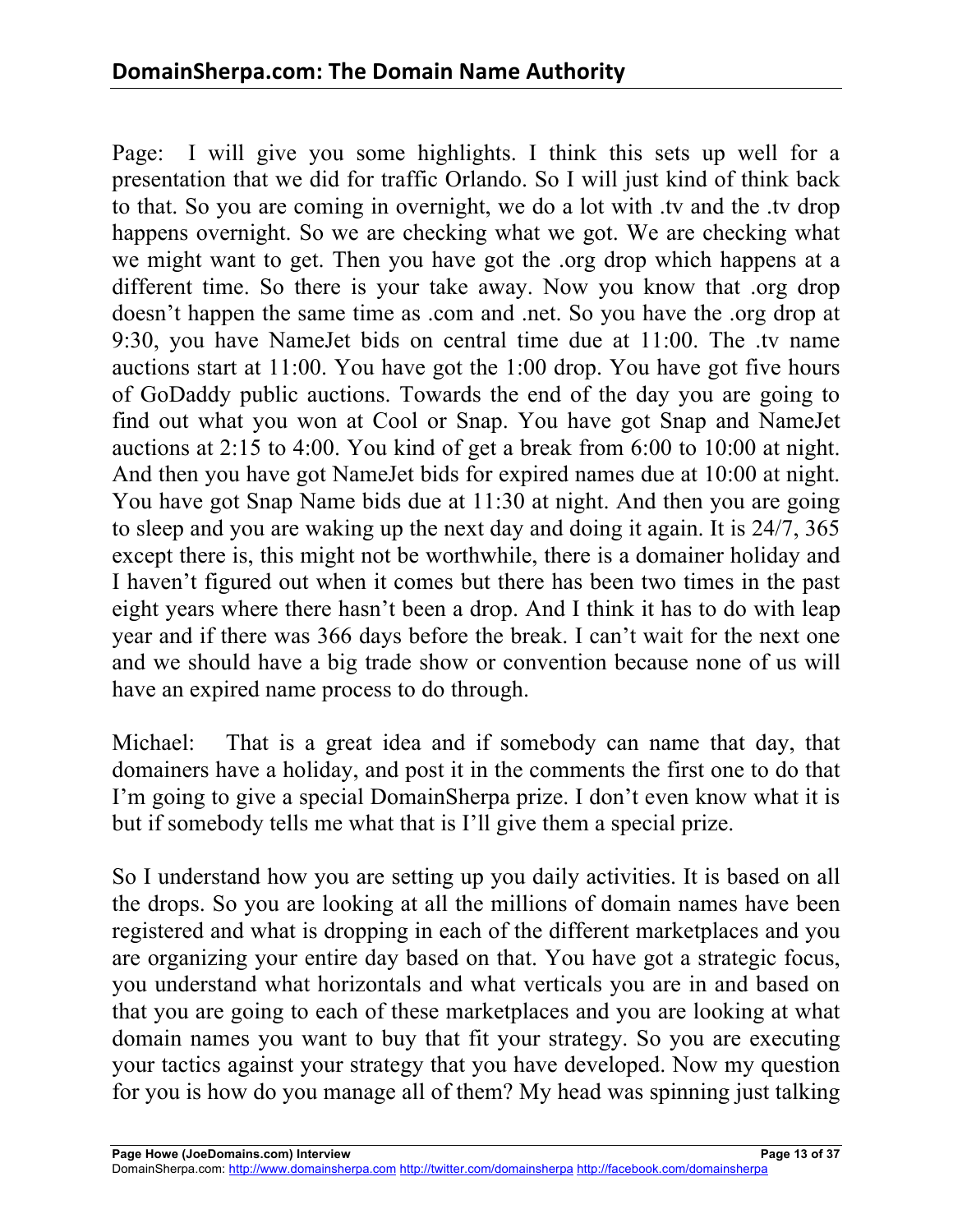about all those marketplaces. How do you physically manage all those marketplaces? Do you go to every single marketplace itself to put in your bid?

Page: It can't be done and there is no longer any good domains out there. Everyone should focus on one thing and it should be the one thing that I am not doing. I guess that all I can say and I'll go back to 2003 when I kind of restarted domaining back to my timeline. So coming down from bubble one. Everyone kind of hunkered down. AOL was worth nothing. The company that one time was the most dominant force on the Internet that you couldn't start any business model without thinking about how AOL competed with you was all of the sudden having no value to time values. So if that wasn't worth anything then nothing was worth anything. That is terrible language but anyway you had all these names coming back and all of the sudden I saw a news story one day and I said I want to get that domain. And I went to get it, got it and then a day later found out I didn't own it.

And then in trying to investigate that I found DN Forum which is Adam Dickers wonderful forum and I started seeing these things about domaining. Learning about domaining. And each day I would do the drops that I didn't even know existed. And they would put up 40 or 50 names for sale. And I would sit there and say listen if that guy has done all the hard work of figuring out with his brain what are the best names and he has bought them and he is trying to sell them for \$50 or \$60, I just want to look at everyone's list and take the top two to three. So I think that is an example of what we are going to have more of in the domain investing communities, is someone who is investing not someone who is full time sitting there looking at every spot. But we do.

We try to do what someone might do as a hobby as a full time profession. So that we sit there and we know in advance what we want to buy and at what price do we want to buy it because if you wait until the middle of an auction where you have to make a quick fast decision it might not be the best decision. And you have to be willing to let stuff go. You have to have already thought about where do I want to buy that name and under what circumstances do I want to buy that name. So back to the idea of being informed I lived as an outsider then learning from other people. And they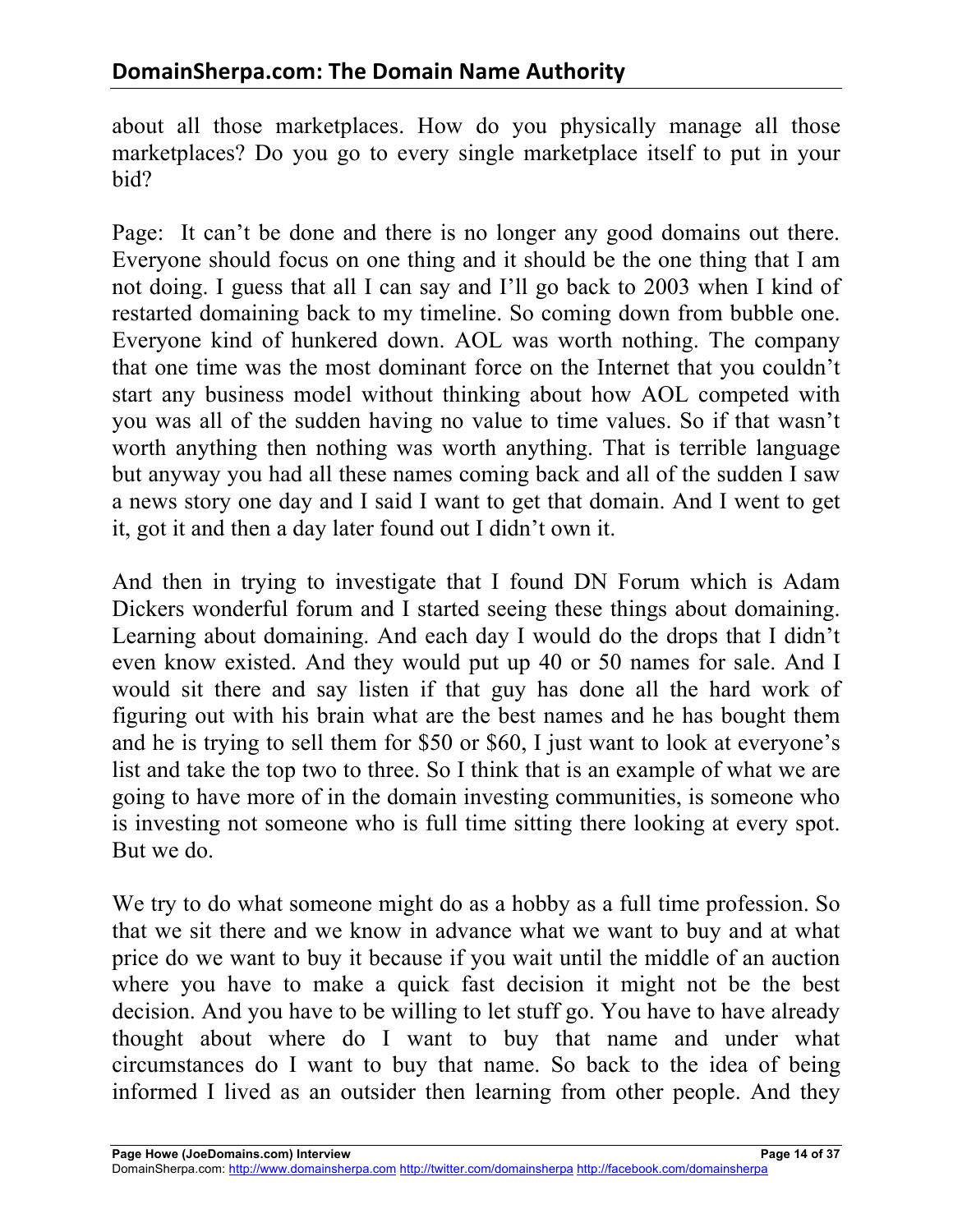were making money by buying names where they could be bought and then selling them to me. So as you get into it further and further and further you start knocking down places in the vertical distribution channel where you start getting more to the real true cost of the name. And then hopefully on the other end you start dealing directly with customers to be able to get the highest possible price for the name. So that is kind of where we are at.

Michael: So when we were walking around Chicago you were actually doing hand registrations then. I don't think that you were looking…You might have been getting emails about domains that you had bids in that you won but I think you were hand registering things.

Page: Right so we look at the \$8 price for hand regs domain names as really an option. To have the exclusive right to renew that name in perpetuity if we like it. And on the down side we are out \$8. And I think sometimes especially in our market right now (which is very liquid) it would be very hard to buy \$200 names and then automatically think you could sell them back for \$192 therefore losing \$8. So we like the fact that by paying at the root level of the \$8 and then knowing that we can let it go we fixed our down side, we have got unlimited upside.

I read a Forbes magazine article way back when Sumner Redstone of Viacom said find an asset with a bunch of upside that you don't have to pay for and then make the upside worth something. So I've always saw domain names as that unlimited upside option on the future value of the domain name. So we've let a lot of names go too. We can register something today that is better than what we could have renewed. We are going to let that one name drop at a renewal file and upgrade out entire portfolio by getting a better new name. And so we don't know what is going to happen to the domain market but we want to be in there with the best quality portfolio we can.

Michael: So when you mentioned the quote look for the upside. You will buy a domain name for \$8 and you are hoping that the upside will materialize over the next year or are you actually doing something to add that extra value to the domain name?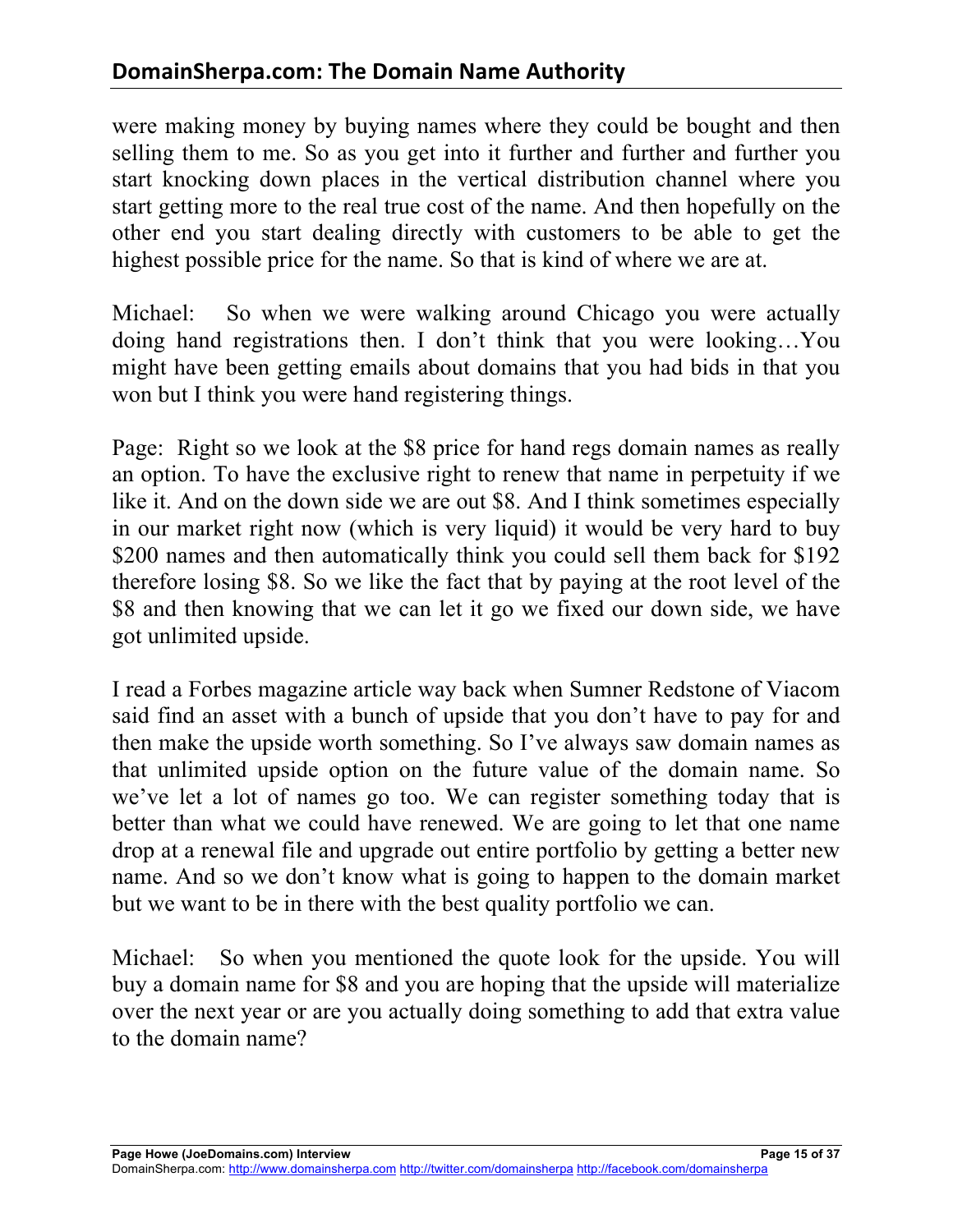Page: That is where most domainers, myself included, have been sloppy and lazy. We would love to just send our list to a portfolio management company, a parking company, and let them do it. And for a long time that happened very easily. And zero cost revenue is very addictive. Revenue that comes in that is 100% margins that you don't have to do anything to do. You don't have to hire people. You don't have to pay for it. It is very addictive and it is very hard to step away from. So then we have the idea of development. How can you go make the site be what it can be which is a multiple of 10, 100, 1,000. I mean look at Groupon. You go to \$6 billion in four years. And in between I thought we had better beyond parking alternatives. Whether it was mass portfolio development, ease of development, instant one page builders. And we frankly thought that we would be able on a portfolio basis to do more than we have. We may just not see what is out there but we thought that by this time we would be able to take a group of names and groups of 50 and 100 and be able to at least put up an artist rendering of what that site could be to paint a picture for the domain name buyer. So we may have to go do something ourselves. Much like Frank Shilling said hey we need to bring a domain owner's perspective to parking because we haven't seen interface from some of the service companies. We may have to end up, or hopefully somebody else will, do something like that because I think any work you put into a domain name has value and you get a return on that effort.

So back to your original question when we go for that first renewal we want to see that the trend is working in our direction and we will keep renewing it. So we look at a name, we figure we are going to renew it for five years. So we look at the free reg and say is it worth not \$8 but is it worth \$40 because we are going to probably have it for five years. And then we are going to valuate offer and what is the best offer we can get. So we do a lot of business in the \$1,000 to \$2,000, to \$3,000, under \$5,000 range because in most cases someone is still buying it just on what their marketing budget has for that quarter. How much money can I make for this quarter just on this one specific project? Much like maybe 100 years ago you bought 100 acres of land just to feed that year's cattle. You know what I mean? You didn't look at things like real estate is - 20 years revenue, 7% cap rates, you know all these multiples. And that is where we are in the domain name business. We have people buying names from us that are happy to buy them for just the next month. For the next three months. For the next five months. And that is

DomainSherpa.com: http://www.domainsherpa.com http://twitter.com/domainsherpa http://facebook.com/domainsherpa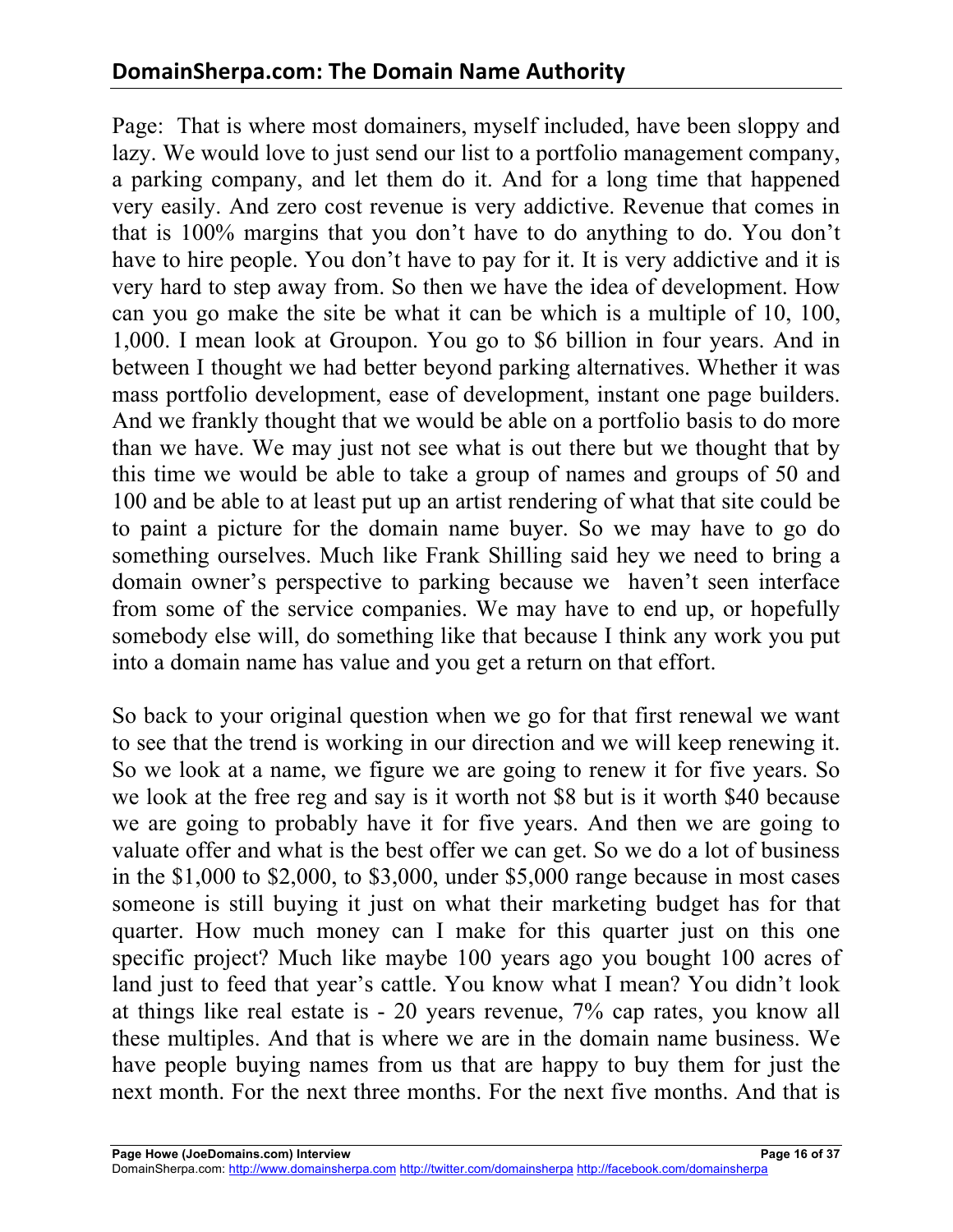where we think we have upside because over time people will say gee if that name can an annual project that can produces \$5,000 or \$10,000 a year for ten years then I pay say \$5,000 for the name in year on I only have to pay \$8 a year so I'm paying over 10 years, \$5,100 that is \$500 a year that is \$40 a month to own a great asset. So that is what we think we have the upside is we think we have price discovery above us to go through.

Michael: So if I understand correctly you will buy a domain name for \$8, you will hand register a domain name for \$8, you will plan on holding onto it for five years and you try and sell the domain names you purchase for \$1,000, \$2,000, \$5,000.

Page: That is probably about right. We do price all the names that we have. We would rather paint a picture of exactly what that person can get that name for. And even though they might have paid three or four or five times over we think the proposition is so exciting that they are going to look at it and say I can get that for that in my business and I know what I can do with it? And most of the time they are buying. We've even had some people, you are not going to believe it, they come back to us a year later and say do I have to pay the \$1,500 again? So that means they bought the name in year one not knowing if it was \$1,500 a year or \$1,500. We don't sell every name that we buy for \$8 for \$1,500. The industry average is 2%, or 3%, or 5% are probably true for us too. The greedier we are in what we ask for the less names we are going to sell. And if we brought everything down to \$149 we could probably sell a lot more names. So trying to figure out where that average is is a big part of what we do every day.

Michael: When you say the industry average of 2% or 3%, you are talking about turnover of your portfolio?

Page: Right say we have 2,500 names, we are going to sell 500 names a year, we sell 40 names a month but if we are selling those 40 for \$2,000 a month that is \$80,000. So the turnover number in number isn't relative to the turnover number in dollars. We know that we have to sell at a minimum. Your viewers have figured it out. We have to sell at least twice what our renewals are to pay us. And fortunately we live in Tennessee and it doesn't cost a lot but we pull our lifestyle out of this company too. And buy more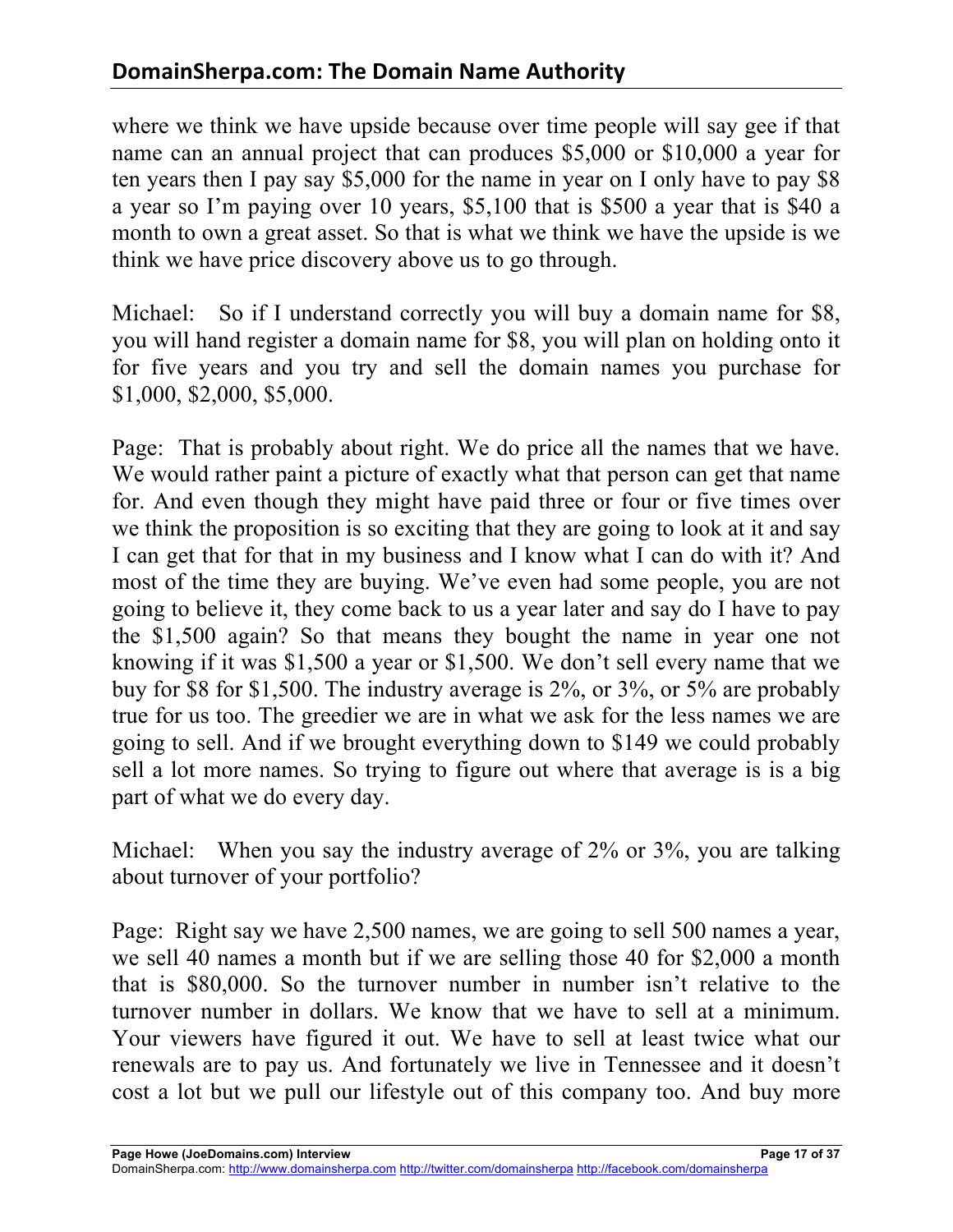names. We do reinvest the money that we make. We do it and we feel like we are playing with house money especially with new TLDs. We try to be positive and I would encourage anyone to always be cash flow positive in paying new TLDs. And then you can have a lot of faith in going forward because you know that you are in it with house money. But if you are not then it becomes harder to have that.

Michael: Definitely whenever I go to Vegas and I play craps I always like to make sure that I am playing with the house money and if I'm not then my wife makes me go to the hotel room. So what are some of the domains that you hand registered today Page?

Page: You are not going to believe this. This is the first time in four years that we didn't get any before this interview. But we probably would have done some stuff with geo domain names. I'll tell you what I did yesterday. We took the list from the top metropolitan areas and we have bought some names recently with family or moms after it. So moms blogging is a big thing that is happening lately. We are going to take the top 65 metropolitan areas, put moms after it and see what we can get. What it does is it gives us an idea in what is taken and what is not taken. So that is kind of where the market is. And if we look at a disproportionate metro area of 700,000 that is not taken when everything below it is we are probably going to make a reasonable speculation on that name and take it. Or if we see a name that has particular appeal or demographics that we like we are probably going to pick up nine or ten of those names.

Secondly there is a lot going on with refinancing right now. So under 4%. So we will probably look at some names that are 4% refi, under 4% refi. And again we are not going to get great EstiBot stats on that right now. Right now you could walk into any domain conference and sell this name for \$5,000. But we are sitting there saying that if someone is out there looking for a name for their business will this name have some unique appeal and have very close substitution. Are the words in the domain name words that are very hard to substitute for, whether they are synonyms or they just don't have the bang, they don't have the punch. And so that is probably what we do. We read the Wall Street Journal and we could probably come up with four or five names from that.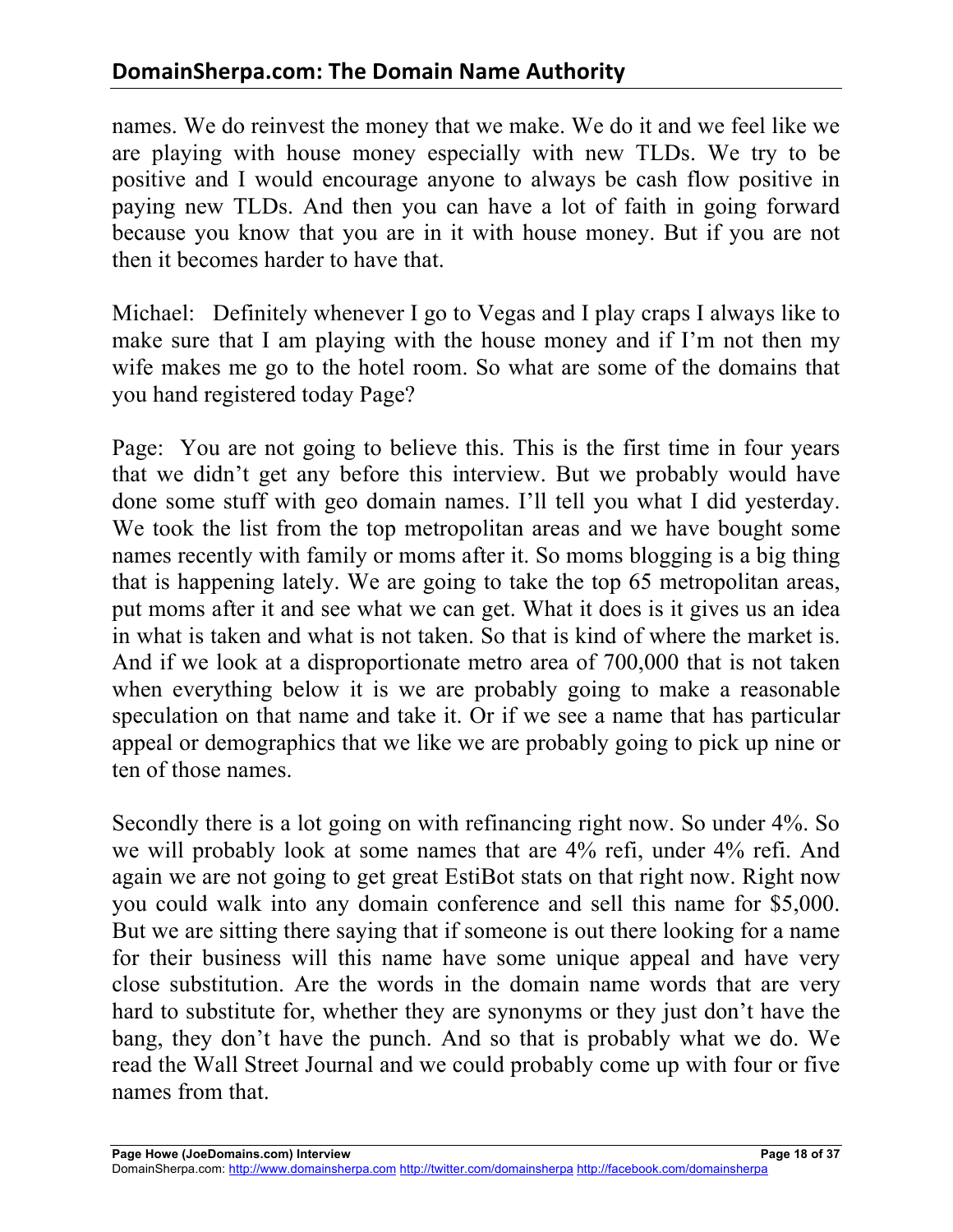Michael: I'm getting the idea that you are looking at the trends, you buy some domain names, you make some educated decisions about which domain names you want to purchase by combining geos with specific words. You hold onto them for five years and then you will evaluate whether it paid off or not. Whether the trend continued where you thought it was going or whether the trend stopped. And then you will drop if it stopped.

Page: Yes. It was funny because we met at the geo show and they talked about NFC. Near Field Communication and I'm looking at them thinking three years ago I registered Near Field Communications this and thought the trend hadn't happened and maybe even let them go and didn't keep to my five years. You know what I mean? And so some you can be too early. But I don't want to portray, I just have to have my disclaimer. Don't go out and buy what you think could be worth more because every name could be worth more. They all have that potential. But you have to sit there and say who is the prom date that you want to take home with you. Who you are going to stay with. Warren Buffet would say what stock would you want to own if the market wasn't going to be open tomorrow. Wasn't going to be open for a year?

I think for us it is what name would you want to own if there was no parking revenue. If there was no Google this and there was no Google that. So we used to go to shows and say we buy non revenue names. We buy names that are just attractive. And that is probably the part of the business that we focus on.

Michael: Great advice. I want to dig into a couple of the tools that you use Page for buying domain names. It's not an endorsement for any tool or any registrar out there. Everybody has their own favorites. What tool do you use for quickly searching if a domain name is reserved? If you have an idea and you want to type it into your phone or you are at your computer and you pull together a spreadsheet of Seattle Mom, Seattle Dad, everybody in the family and you want to plug it in. What tools do you use?

Page: I'll stay away from a specific mention because there are a lot of them that do the same thing. We will talk about expired names for a second.

**Page Howe (JoeDomains.com) Interview Page 19 of 37**

DomainSherpa.com: http://www.domainsherpa.com http://twitter.com/domainsherpa http://facebook.com/domainsherpa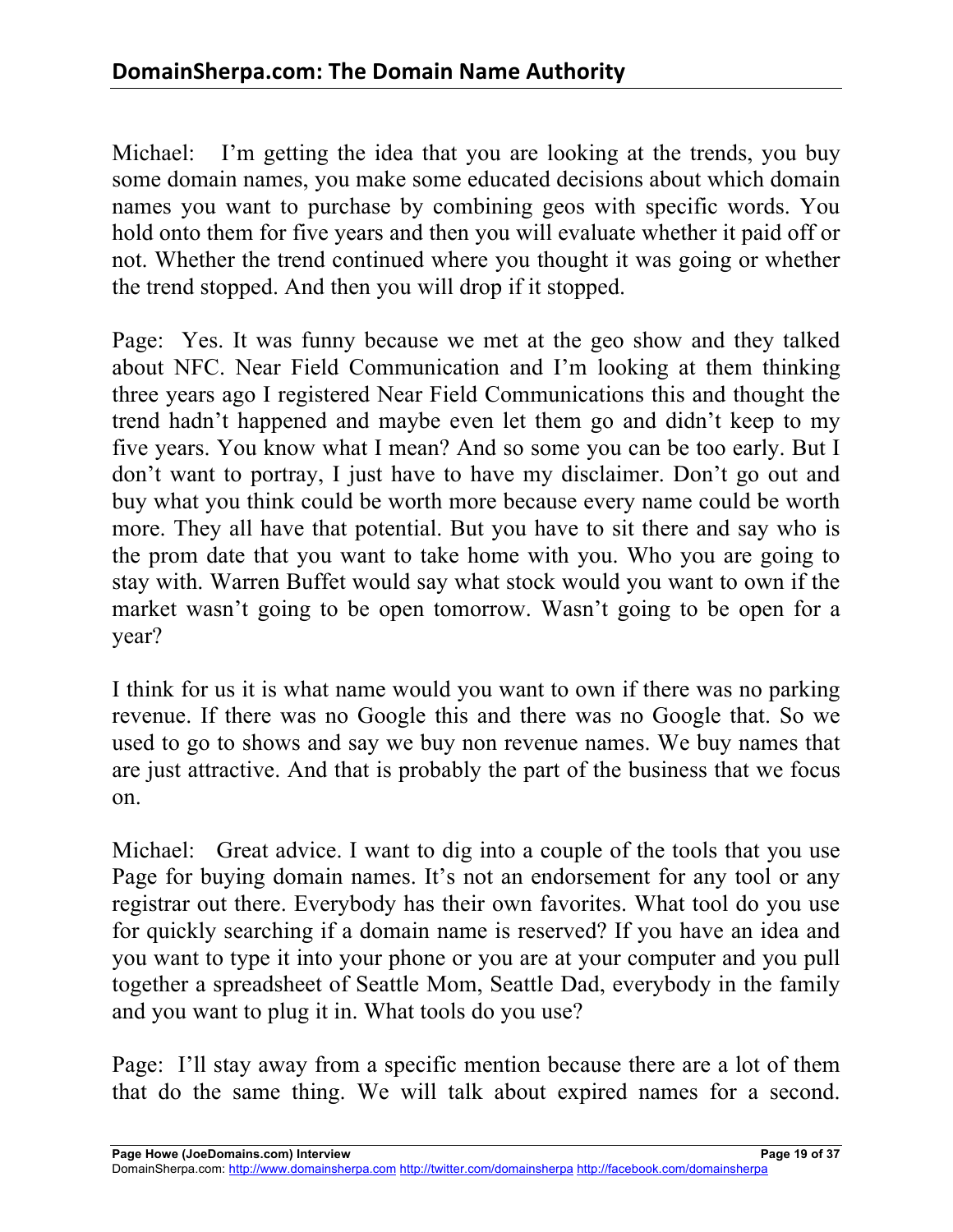Everything we do there is on Excel or Google docs. We have just gotten really good at matching up a column of our top 65 metropolitan areas or our top…we go through the weekly domain name sales list that everyone sees and we pull out the end names and the best beginning. And we say what prefixes and suffixes are more likely result in a better sale. And over time if we see a trend like seven years ago we would see Now Technology. So we are going to run Now Technology against foreign blogs, trade show, tv (you know you can have a tier in your own technology show in tv.com) and we think that is a reasonable speculation to hold that. So a lot of what we do there is just the wonderful things about Excel where you can put in two columns, combine them, run the whole thing, take 500 names, go to GoDaddy, go to the bulk registration tool, hit it, put it in there, come up with 120 that are available and then we go back to a traffic checker that says how popular are these words. We may say where are the .orgs and .nets taken. And so if you combine together the various tools you can come up with a systemized way to say wow there is one diamond inside this rock. That even if I looked at it this way and this way maybe should have been registered. And then I have to say do I want to register it? Just because it should be taken doesn't mean you have to go get it. And then you say do I want to?

And then with the expired name list it is up to like 60,000 names a day. And I would advise someone at least for one day to do through the entire drop list. For no other reason than to understand the magnitude of what is going into it. And remind yourself that you are searching through the trash. Someone has decided that that name isn't even worth \$8. So you have to tell yourself you are a picker. You are just like these antique shows with the pickers who are going down the driveway, it's in the trash, and you have to ask yourself are things going to change or did someone make a mistake or do I know something that someone else doesn't. After you have done it once the next day you take the 60,000 names and you can say I only want the ones that have high keyword searches. I only want the ones that are first names or short names or have a high click through rate or have been registered for more than eight years and once you start doing that you get rid of a lot of stuff. And even though there could be a really good domain name in those 55,000 names that I don't even look at each day because I'm trying to carve off different parts of it, chances are I've got a good systemized way, a good chance of probably seeing what other people want.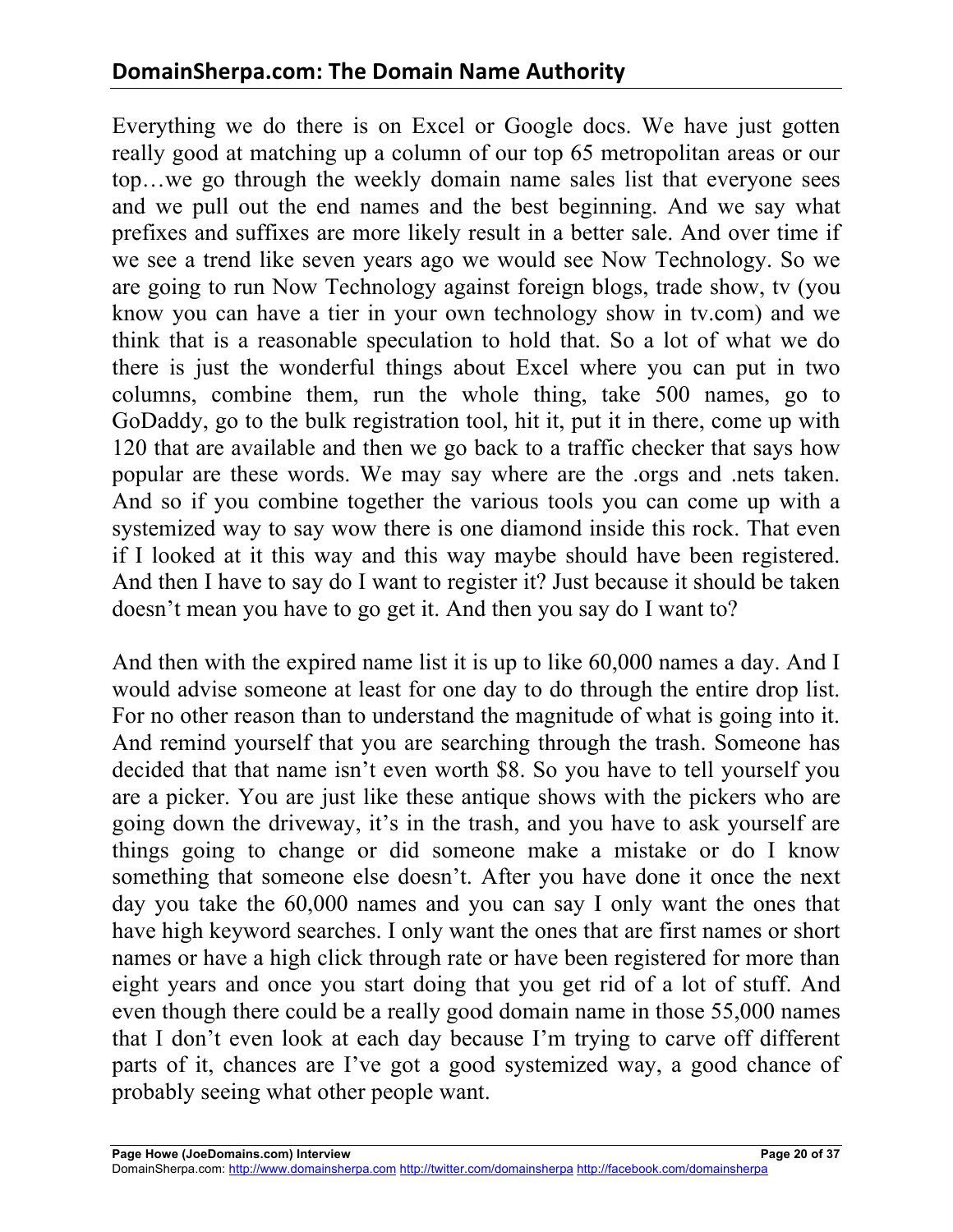And then you run into whether one other person in the world also has the conviction you have to bid against you to buy that name. And you play this little game of chicken each day that we all play with each other. Do we think it is worth \$69 to bid on Snap Name and pull a NameJet? Or are we going to try and get it by ourselves? And if we are not which one of us is going to go in between drop detection services, which one of us owns our own registrar so we can get it ourselves? Which one of us is ready to just pay up and show our bid early versus just showing your bid late? And so even when you have identified what makes a good domain name (this will be part of our education that we do to start with like in the book) what makes a good name, how do you pick a good domain name and then how much to pay for it. And that could become a whole other systemized way of how do you bid, when do you bid, and there are more bidding strategies out there than ever. Do you go really high early or do you just block someone up every five minutes? And it would be great if more people know about that. More people will appreciate the nuances of that.

Michael: We are going to save that for another interview. We could have an entire interview just on like playing poker on the different marketplaces. But first I want to take a break Page. I want to say that you are providing so many great ideas and tactics during this show. I try and pick like three ideas at the end of a show and try and summarize them in written form so that is people don't have a lot of time right when the show comes out they can read the takeaways and go do something and you have got so many…I don't even know what I'm going to pick. So let me just say that this is a fantastic interview so far.

Page: And I have got one for you so when you get a chance give me a chance for one.

Michael: Ok, let's turn our focus away from hand registering domain names and look at premium domain names. You own some great geographic domain names, like SimiValley.com and RanchCucamonga.com – which I just love saying – both in the Los Angeles area. How do you decide what premium domain names you're going to buy and invest in given that they do have such a high price tag to begin with?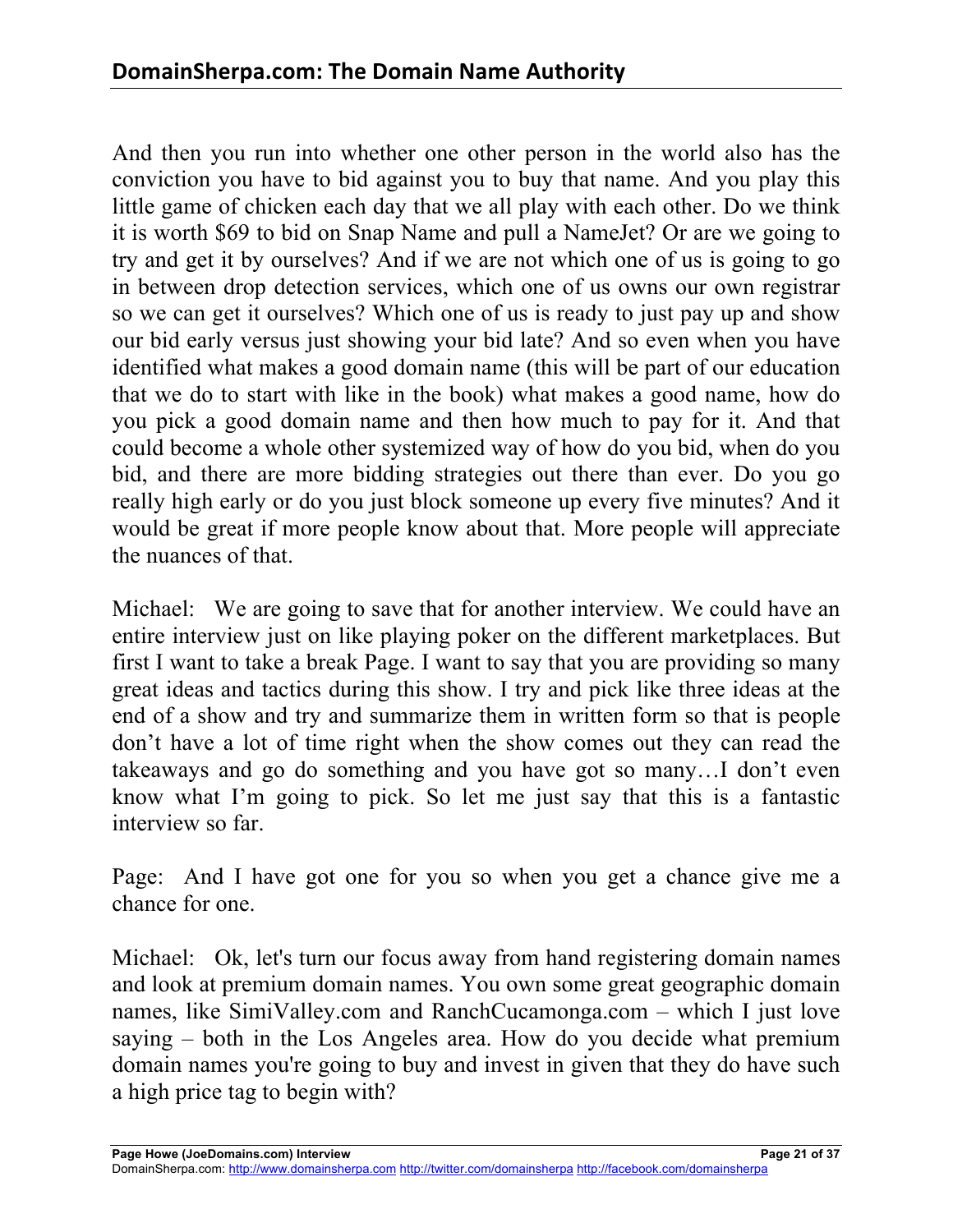Page: I think that in premium domain names you are definitely looking at something that has value. You are not competing against a pre-reg name where you think it does or doesn't that. And it is what you can pay for it. And what we learned with Seniors.com is it comes down to the name. I mean I would love to say it comes down to the domain. That I had something to do, like what I did with Seniors.com and Guy.com, but it comes down to the name. Seniors.com was a fantastic name. It represented and amazing economic opportunity. Guy.com represented half the world! Okay so how big are your demographics? Half the world! So when you talk about cities you have a specific thing where there is only 350 cities about over 100,000 in the United States. And a lot of those names are locked up and you are not going to be able to get the guys, a lot of the guys are associated with cities now. So we knew that to get those names we would probably have to pay up. So as they became available and different people wanted to sell them we just made a value play that said can we make \$1 per person of population for each one of those cities each year?

Simi Valley is going to be different than Nashville.com or PalmSprings.com or Boston.com. People aren't going there. You still have got soccer games, you still have a lot of shopping and commerce. I mean the sales tax page is still \$350,000,000. A huge metro trade center is its own area so we like the fact that with Simi Valley, with its own area, you had to be glad with the valley to get to it. And we said tend this name as some point in time be a media properties, that we have an exclusive franchise to be the one and only SimiValley.com and we have paid for it. Plus we want to feel like we had a defensible moat around us and that it had the ability to be worth ten times that we paid for it. So if we can make \$100,000 a year, as our net franchise value for every person in that town, we could think it has \$1,000,000 story to it.

Some names it is just good, they may not have a great potential but you know that they could be worth \$40 and if you can get them for \$12 and sell them for \$40 that is terrific. But we look for the ones where we really think the upside goes beyond what we paid and can grow as trends come for us.

Michael: Let me focus on one example. SimiValley.com you bought how many years ago?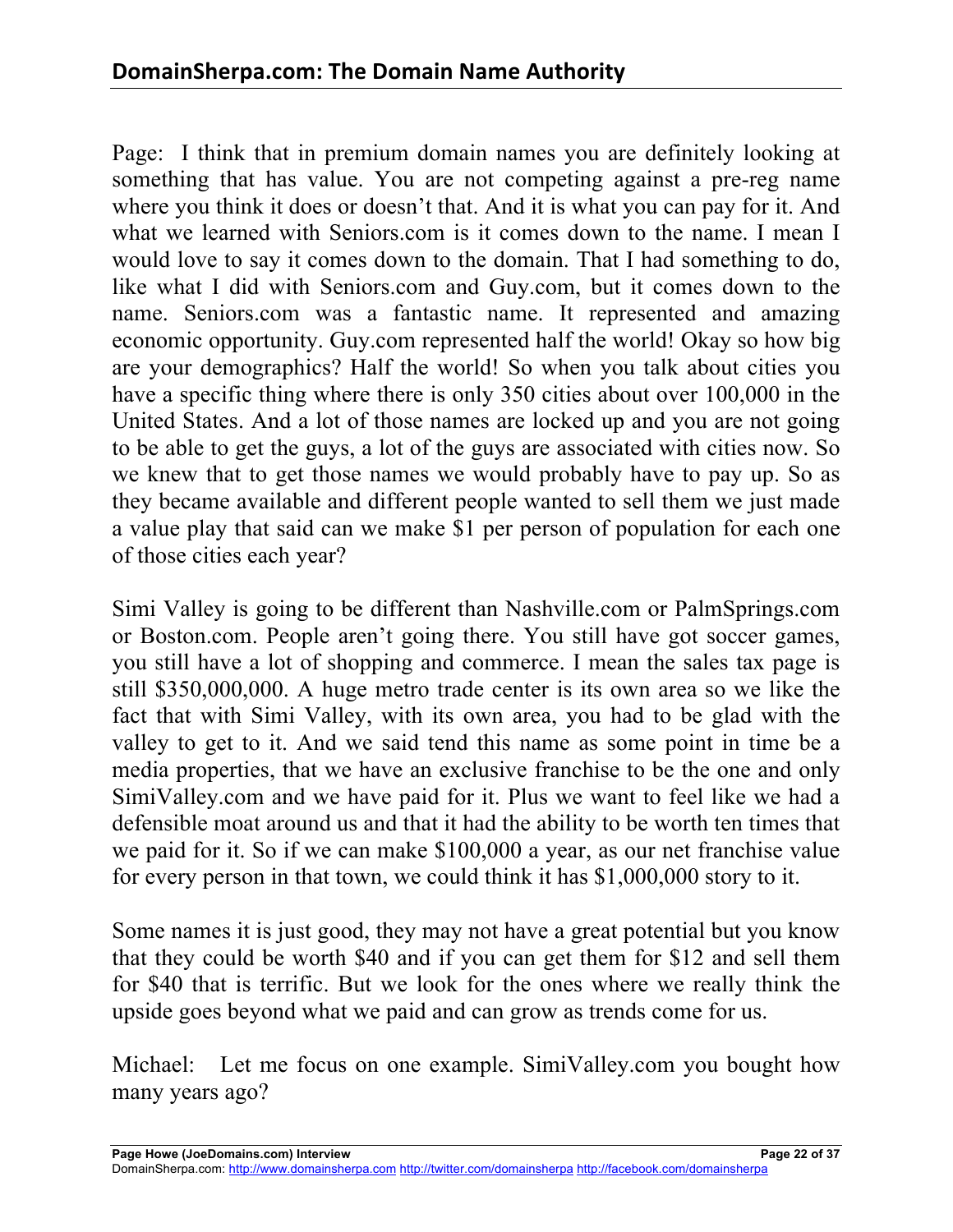Page: 2008 so three years ago.

Michael: So three years ago and I have a number down in my notes but I think I might have gotten it off of DNJournal.com. Is that public information how much you paid for it?

Page: I would say now because it is probably not worth. We paid \$90,000 for it.

Michael: And I see it for sale on your website public information \$175,000. So why not go for that ten time number that you were talking about? If you bought it for \$90,000 why not sell it for \$900,000?

Page: We thought we'd have a lot more hands-off geo portal development that could be done where we wouldn't have to do anything but own the name, rent it out like a piece of rental property. We thought that we could segment it out with real estate and I had actually thought I would be back in California probably running it with people there which I haven't done. So unless I felt like I was ready to be in that town with salesmen running that name then it still just cost me \$8 a year to keep it. And so the mode of development is that first thing where you go have all the expenses all the effort before revenue comes in. And is it better that I haven't made any money by building it out or is it better that I haven't lost any money by building it out before it was too soon? Three years ago maybe a quarter of the town was on Facebook, now 60% is. More people are using their mobile devises and is my timing better? I think so. Are media companies more likely to understand what is happening there? And fortunately because we have about five cities of 100,000 people we have got five of them to sell. If we sell one we still have four more to go.

Michael: Do you go looking, based on your strategy, do you go looking for premium domain names or do they find you? Do you get newsletters and you see a premium domain name and you say that fits my strategy, I'm going to make an offer on it?

Page: I think both. I think you run into the seller persona that says I've had this name for so long and it's been part of my identity and you almost can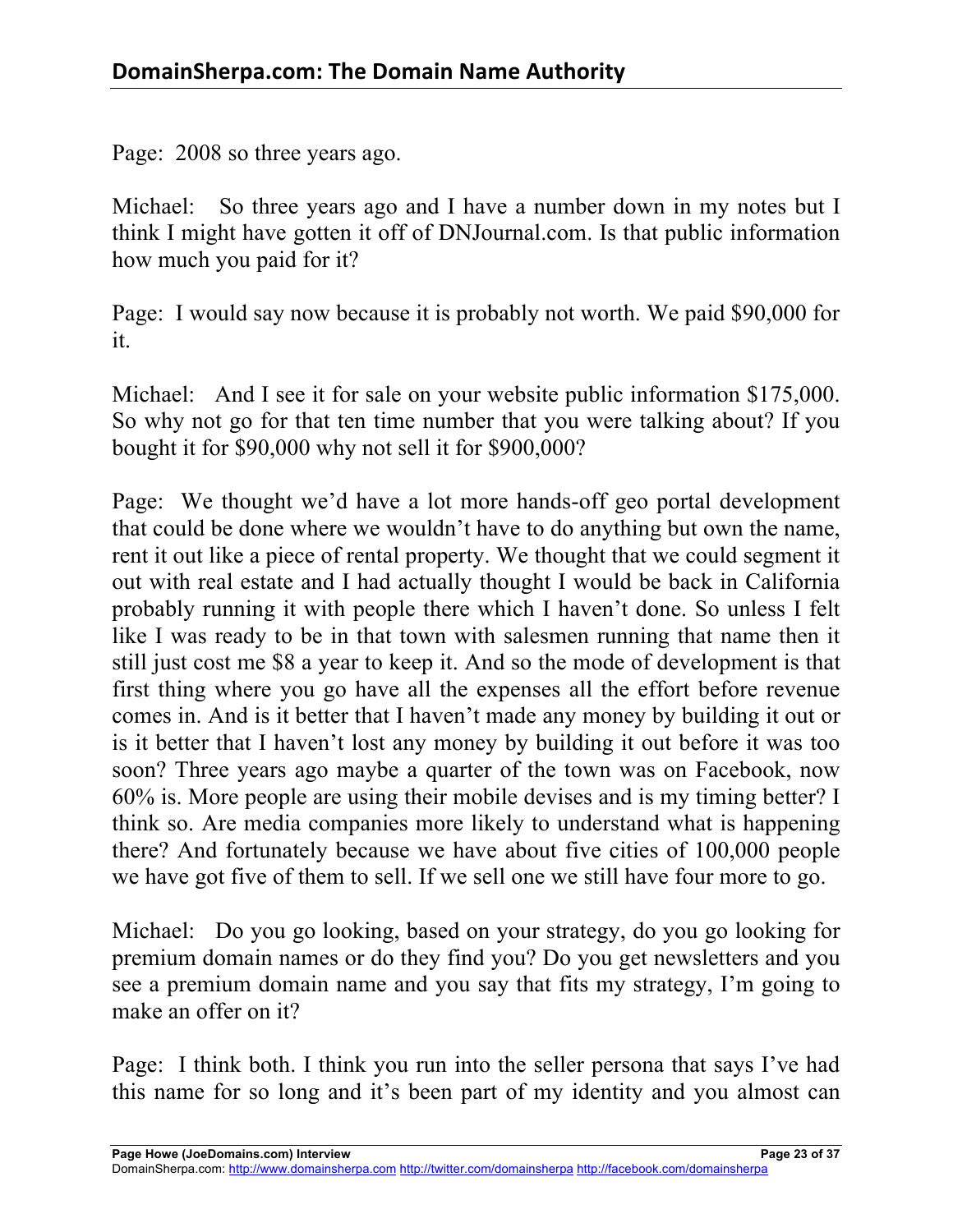never get some people to sell. So if you have some of the newsletter people and the people that do that job kind of shake the tree loose and get a number at them and get the name onboard then it make the name in play and I can make an economic decision to buy. So I am more likely to just want to look at what is the name and what can I buy it for, then I am just not affected by the strategy of taking someone through an idea where I am saying I want to buy your name but it really stinks and it is really not worth anything. It is really terrible but I still want to buy it but you just have to look up your EstiBot number and you get 10% of your EstiBot number. You know I've just never been effective doing that when the name was of value.

And so I would say I like to look at the name and the price and make an instant decision and less likely to just go prospecting and say what would you take, have you ever thought of selling. And fortunately there are enough names out there because even some of the largest portfolio investors we have, have got there whole inventory out there priced and you can just look and say do I like that name for that price? And then pull the trigger. It's the name, it's the name that is going to do it. So a good name that sticks out. It just sticks out. It isn't EstiBot or this, that, or the other. You just know. I want that name and I'm willing to be the one that is holding onto that name asking for the big price later. And to do that you have got to give that guy money to take his position.

Michael: You just know a good name. Clearly you just know that Simi Valley, Los Angeles, Seattle, any big city is going to be a good name. You just know it. Any most single words. Horticulture may not be a good one but gardening is a great one. You just know it is a great one. What is the gray area in between knowing it is a great one, knowing it is not a great one, and then there is stuff in the middle? Do you buy any stuff in the middle?

Page: Oh yes. I would love to say that we are just so happy with every name that we bought and we have never overpaid. But sometimes just because something anecdotally can happen in your life, like you hear a word one day and a week later you look at your names and you see it and you are like oh my gosh that is going to be really popular and you may over emphasize the popularity of certain words or names.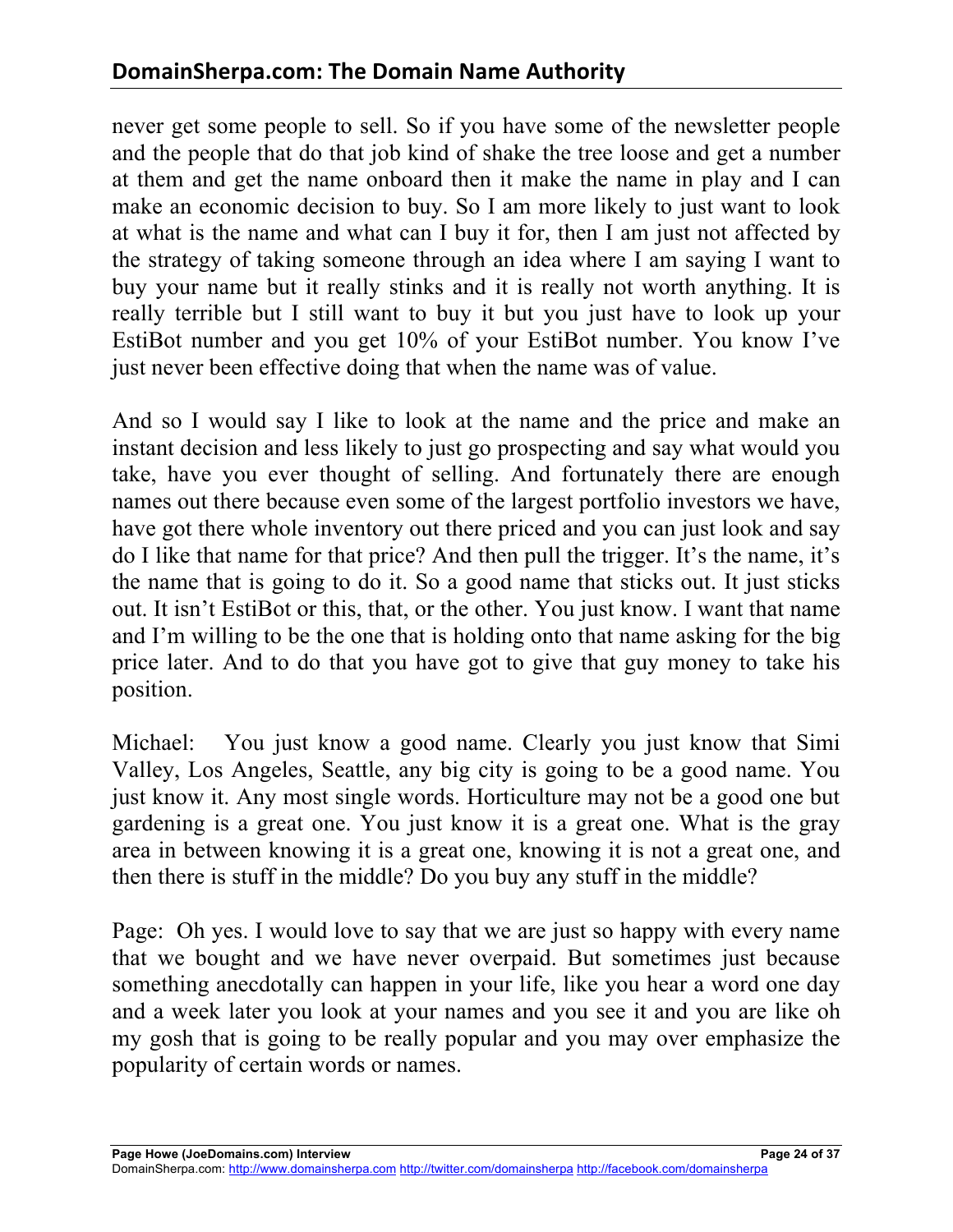Secondarily you may not know everything you think you know about a certain business or industry. But we look at substitution mostly. How far is it from the pinnacle of whatever it is supposed to be doing. So Seniors.com we thought was the pentacle. Now you could say you need to have Boomers.com. You need to have ThirdNames.com. You need to have AARP.com. You need to have a bunch of stuff. We would sit there and say how far would you be looking up at the top with the name that you have. And even if it is in a small area. If it is DenverMoms.com. If you are doing a blog about Moms in Denver then DenverMoms.com is pretty close to the top and that is what people are going to pay for.

Now someone could say you know you had DenverMother.com that is just as good in EstiBot and it is worth the same but you just kind of know that it is not. Now if someone says prove it to me – and that is what we are all about right now. All the domain industry has gotten so smart that we want to know exactly what a name is worth, exactly. And we will tell you what percentage of that will pay for it and we will all line up and have a distribution system based on that. There is a company right now that says we can convert your domain name to cash. That is not selling your domain name for me. I can go…no one sells a house that way and says we can get you something for your name if you just want to convert it to cash. Our buyers seem to be happy. Our buyers brag in news articles that they got this name that defines what they do for \$2,000 or \$3,000 or \$5,000. And oh my gosh I think that is the people that still seem to be happy. My job as a domain investor is simple. To buy a name when it is for sale and hold it until that point where someone wants to buy it. And I make my money in the middle.

Michael: And I am going to ask you a few questions about selling domain names but a couple more around the process of buying them. When you bought Seniors.com for \$105,000 or you bought Simi Valley for \$90,000 I know you have a war chest for selling great domain names. Do you get nervous when you spend that much money on a domain name even though you know it is a great domain name?

Page: Absolutely. And you have to decide whether it is nervous good or nervous bad. Is it the still small voice saying don't do it or is it the voice that says this is risky, you stepping up above where someone would go but that is

**Page Howe (JoeDomains.com) Interview Page 25 of 37**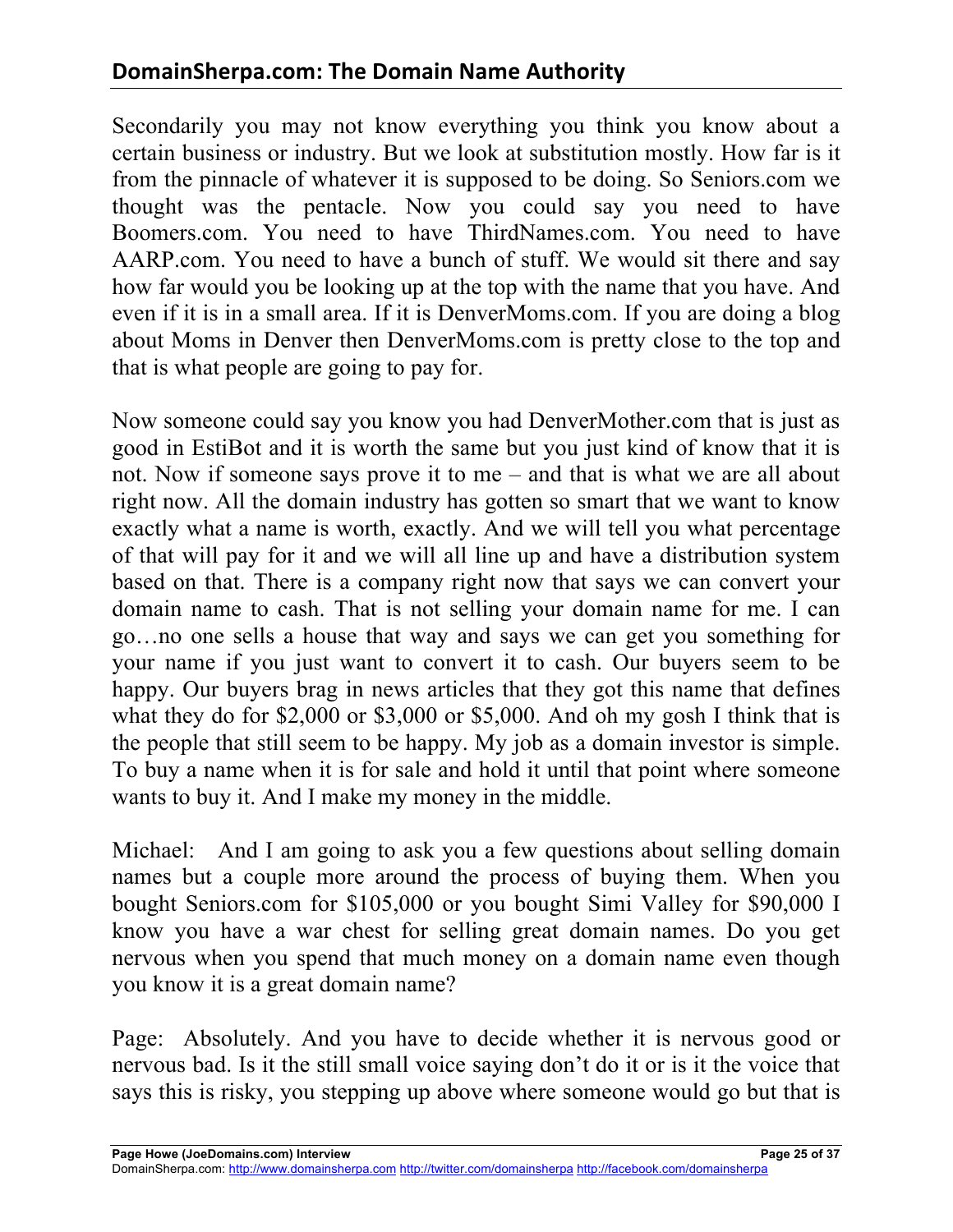the only way to get the name onboard. You can't sell a name that you don't own. The only way to make a lot of money from selling a name is to actually own it so sometimes to get it onboard. If it is a good name you have got to step up and pay above what someone else is willing to pay. But then you have to hope that the status quo changes and people look back at it and go oh my gosh if I could get that price now I'd love it or I can't get that name now. There is no duplicate. I mean people talk about calling premium names generics. No one in business wants to own a generic name. Generic means no profits. Like a drug company. We want to say we own special unique names. We call them "pure play domains." It is a pure play in what it does. It is exactly what it does and it gives you the prestige and the ability to want to communicate every day how to get to you website. So it is kind of hard to do that and then all of the sudden tell people I want to give you .10 on the \$1 for what it is worth because it is really terrible. Or you want to buy it for the cheapest amount you can get. Go buy the cheapest domain you can. And I think that we are so early in the game that paying up on today's prices still gets you the best quality.

Michael: So unlike with the hand registration that you will keep for five years and evaluate if the trends are moving in the right direction premium domain names you will keep as long as it takes?

Page: No I mean you have got to sell some every once in awhile just to kind of reconfirm that you are not completely hoping on everything. The recent book that was done The Greatest Trade ever talks about the black swan theory. And it is fun to be the black swan when the ship comes in and you are the only one that be on reverse mortgages or mortgages dropping and you make all the money, but in the middle you are running around saying to everyone else don't you see this? Don't you see this? Like what we are doing with .la. Don't you see that .la can be the great geo TLD that is here right now and you can buy? And everyone else said no that stinks, it is terrible. And you are running around with the black swan, the only one doing something and it does feel weird. So you do try to sell something along the lines to keep reconfirming that there is some value there. You know what I mean? There is some value back there.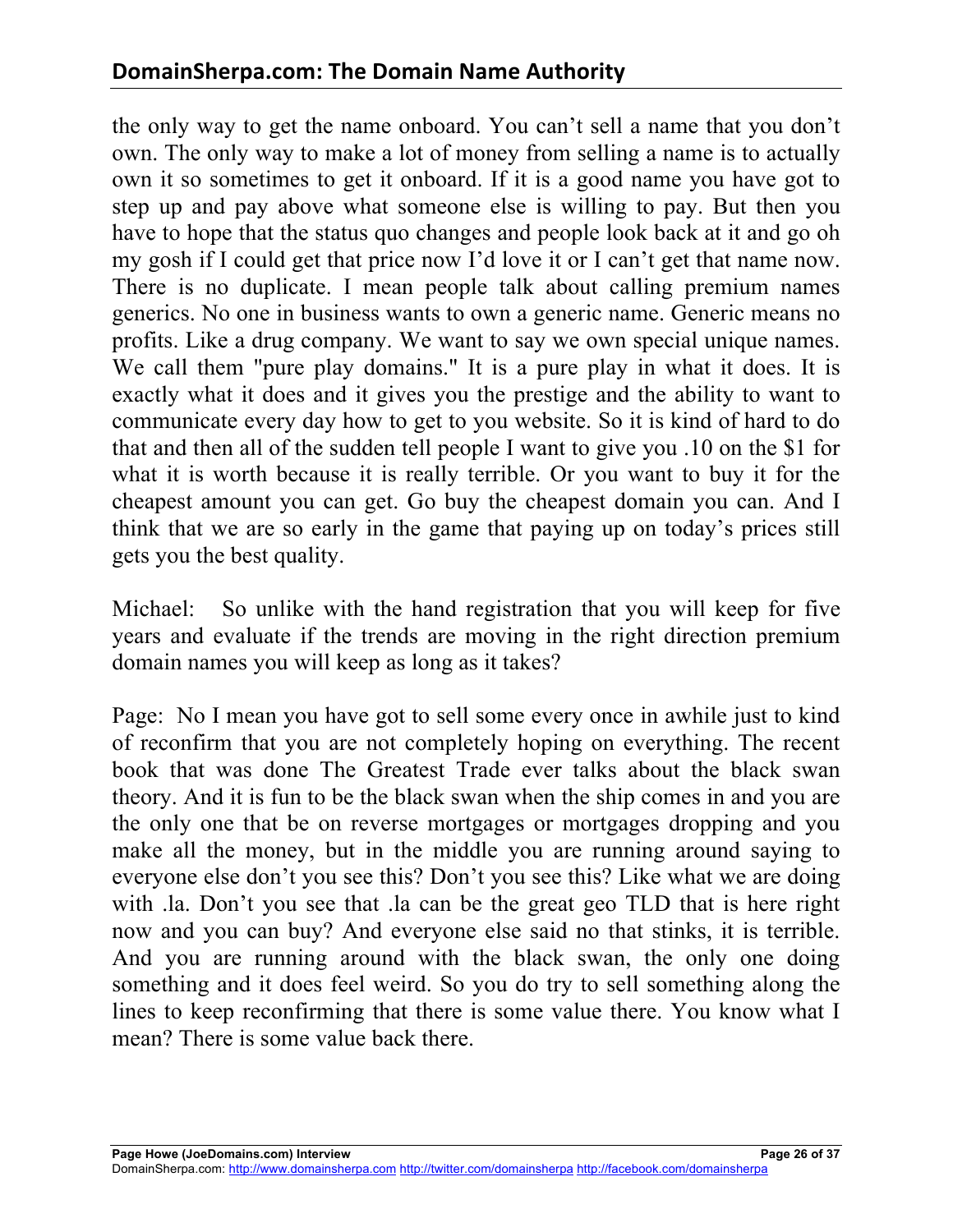And then I think the second thing is, and we do this a lot and this comes from my financial background I guess, if I can sell a name and feel like I can take those funds and strategically go out and buy a name that I like at least as much or hopefully twice as much then again I feel like I have used the transaction to submit in the gains that I had in the first name. I have been able to reinvest a portion of it and still be in the game with the same quality of name. Now no two names can ever be alike but it is an arbitrage strategy that kind of say I'm still in the game with money and a good name and I am going forward with that. So we try to do that as much as we can when we get to that point of the negotiations when you really feel like you have got their last and final and best offer. And you are really having to just say do I want to sell for this. Up until then you are always trying to get more, trying of a way to get more, trying to think of another buyer that might come in to get more. But when you really look at it some of us will use that. And it may just be a rationalization.

Michael: Have you ever sold a domain name at a loss to be able to take those finds and move it into something else that you like a lot more?

Page: I don't think I can point to a specific name but in a theme we have taken 50 or 100 names and put them out there and let people pick the best of them. You know that we are going to take the money and go reinvest it in other things. As opposed to really trying to be scientific and say no we are only going to sell the worst things on that theme. We need to paint that picture because every domain name in one of our themes, and one of our purpose names that we get out there and someone builds, it gives us something to point toward to tell someone else hey you can build a name just like this in your area of interest whether it is a forum or a blog or something like that. Just like what they are going it gives them a pathway to go to. I would say on a specific name no, but on themes of names yes. We will let people choose from a list of 100 and try to get one name on board for them and we are not going to look at them and say I can't believe you picked the best one.

Michael: Now I want to turn to selling domain names and the first question that I have for you Page is you have got 25,000 domain names. I think every

**Page Howe (JoeDomains.com) Interview Page 27 of 37**

DomainSherpa.com: http://www.domainsherpa.com http://twitter.com/domainsherpa http://facebook.com/domainsherpa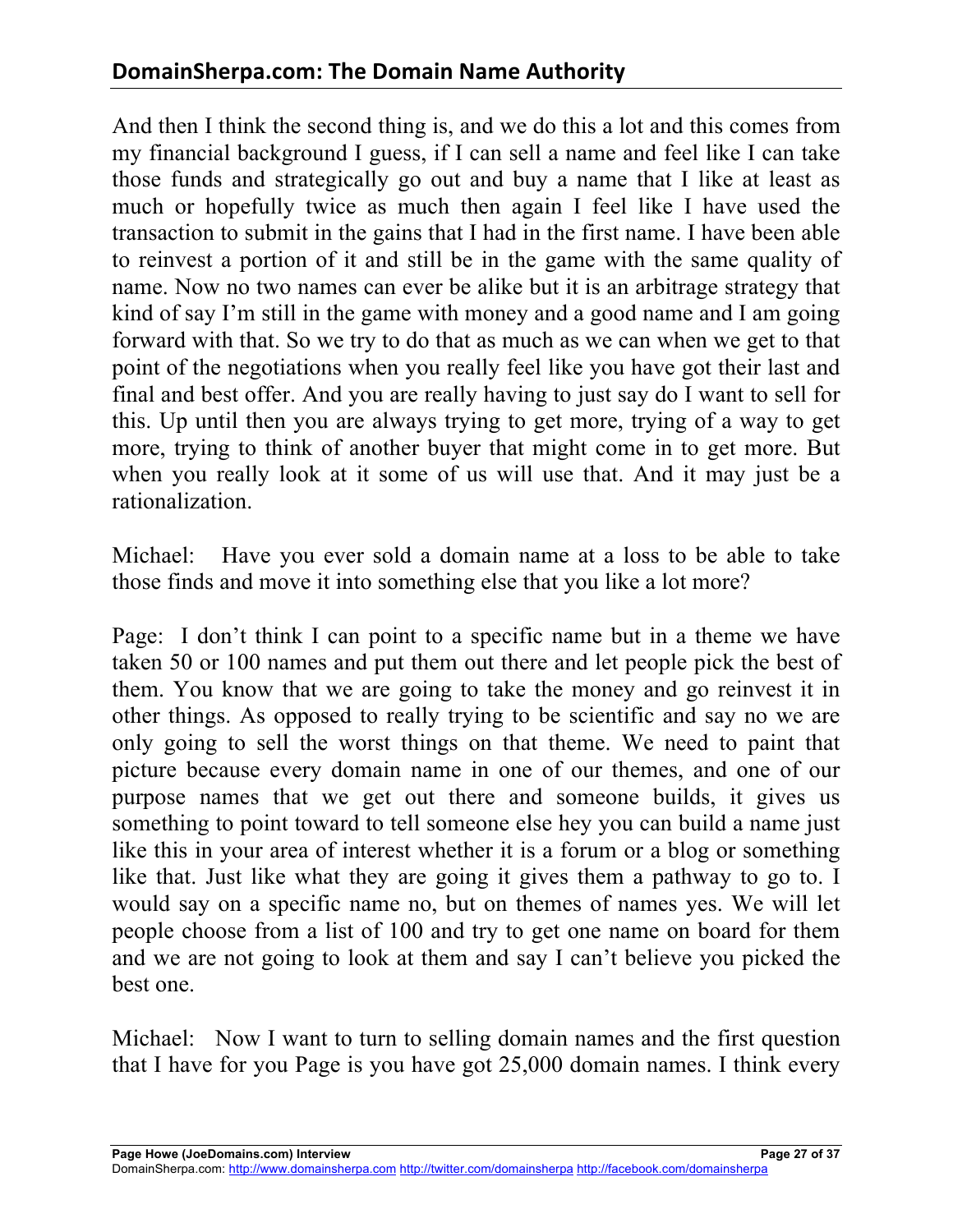single one of them has the price tag set on it. How do you determine the price of a domain name you own?

Page: I wish I could tell you anything else that I look at it and I price it. And I just say what would I take for it? What would I take for selling everything this name could potentially be that I would be happy with and tomorrow I'm going to have money which doesn't grow -- right now, you get .25% in the bank -- and they are going to have everything that that name could become. And I just have to make sure it's a name that I am happy with and when I do get the message from GoDaddy premium listing or Sedo and say your domain just sold. You don't want that to be a negative moment. You don't own about 10,000 names and sell the best one you have for \$1,000 and say I can't believe I sold it. You want to already know that I made a decision I would let that name go at this price. And if you left something on the table, great, because your buyer is happy and is more likely to come back. He is more likely to tell people he got a great deal. So I hate to say it to people but what I said 20 minutes ago you have to step up and over pay a little to get quality and then to get it out the door you might have to leave something on the table. But if you want to be active, which we need to be based on our portfolio size, we have got to do that.

Now if you just own five names I think you can take the ability and say I'm going to wait for the perfect storm to buy a name in the perfect most egregious situation for the seller where I can get it and baby I'm going to hold onto that one and never sell until the person comes in with money rolling out of their pockets and the whole thing. But with a portfolio you probably have to be more active, sell for less and buy for more.

Michael: I understand. I'm going to throw out one of the domain names that is on one of your marketplaces. Don't look online to see how much you have it priced at. Don't look on your spreadsheets. Close your books. YoungEntrepreneurBlog.com. What is the price tag on that one?

Page: I'm going to guess \$2,500.

Michael: Dang, right on the money. So I don't even know how you do that. You see I would go and I'd say how many people are looking for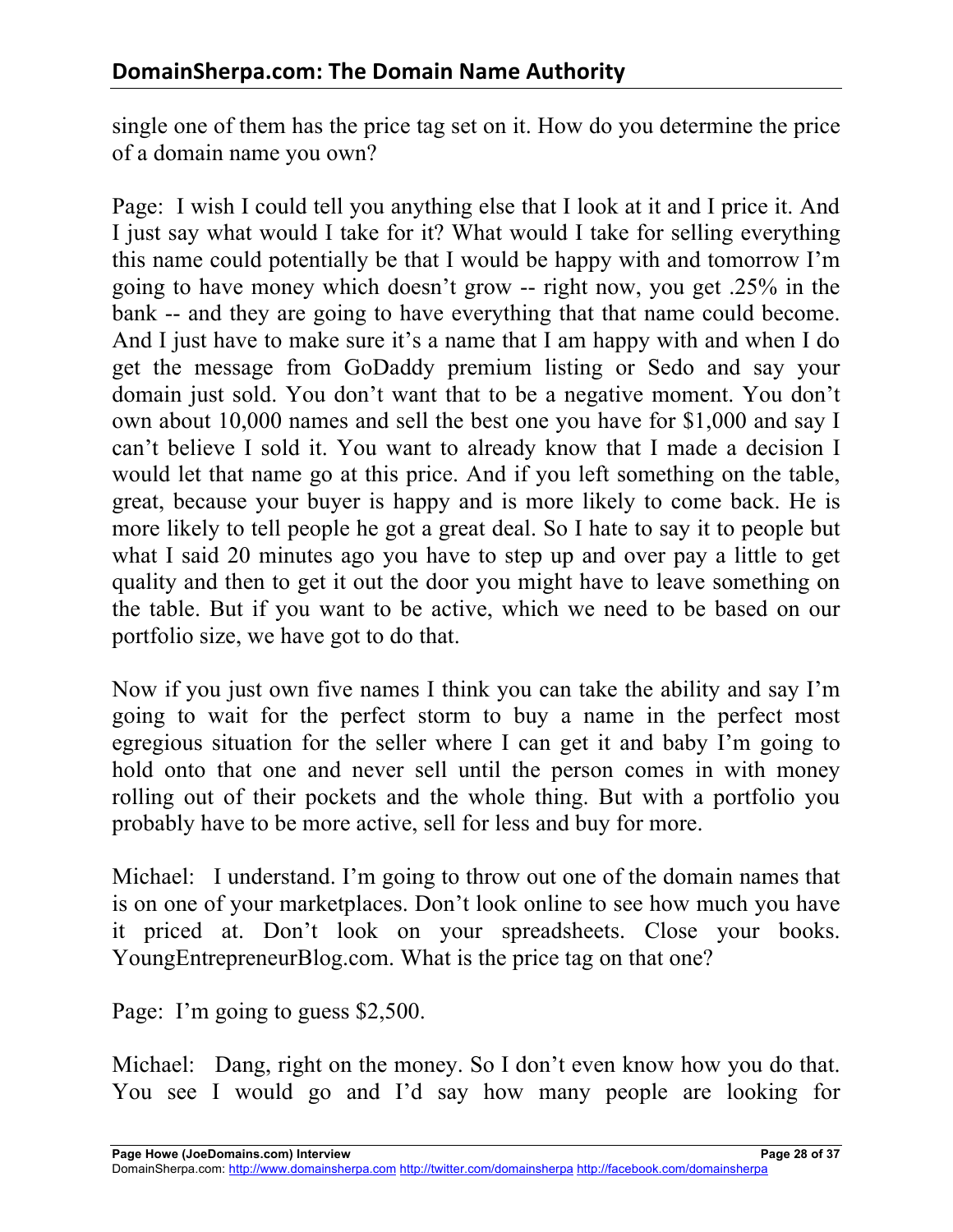entrepreneur and blog and look at the search volume. You know what Andrew Rosener suggested when I had him on the show and pricing based on how much it would cost to obtain the top marketing position. But you don't do that. You are saying most of my domain names that I am buying and these niches that I have set up, I have got strategic vision for these horizontals, for these verticals, I know people are going to pay \$1,000 to \$5,000 for them. I'm going to price it in there based on…

Page: That is all we are limited on. Right now I'm limiting my upside based upon my imagination. Of what I can imagine that thing could be worth. And if someone knows what it is worth to them to write a young entrepreneur blog about young entrepreneurs, which means you have an online market, people are looking online, they are already active online, they whole business is going to be online, they want to learn more, they are going to have great advertisers, they are going to sit there and say gee over ten years that is \$2,500 divided by ten is \$250 a year, \$20 a month, that is less than I pay for any virus software. That when I go to any trade show and say that I am Page Howe from YoungEntrepreneurBlog.com and they immediately they remember what the name is and they know what I do. Or the search engine. How do you put a value on that just by my imagination? And what that means is you could see a painting in the Wall Street Journal go for \$1.4 million. And what happened was someone might have found it in a yard sale for \$50. And they took it to an antique store for \$300. Who took it to a dealer for \$4,000. Who sold it to one guy for \$9,000. Who sold it for \$12,000. And it moves up until it finds its highest and best use. And I still think that we are still so early with most domains moving up that channel to find the highest best use that someone who wants that name why was that price my imagination? And they get it for that and they can make it work quite a bit more.

Michael: So we talked about the different marketplaces that you are monitoring the drops and the auctions and you have your whole day planned out based on the timing of those marketplaces and the drops of the registrars and what you said earlier was your have 25,000 domain names and you want to list them on as many marketplaces as possible because the more exposure you have for a domain name they better likelihood somebody is going to find it, the better chance you have of selling it. How do you list Young

DomainSherpa.com: http://www.domainsherpa.com http://twitter.com/domainsherpa http://facebook.com/domainsherpa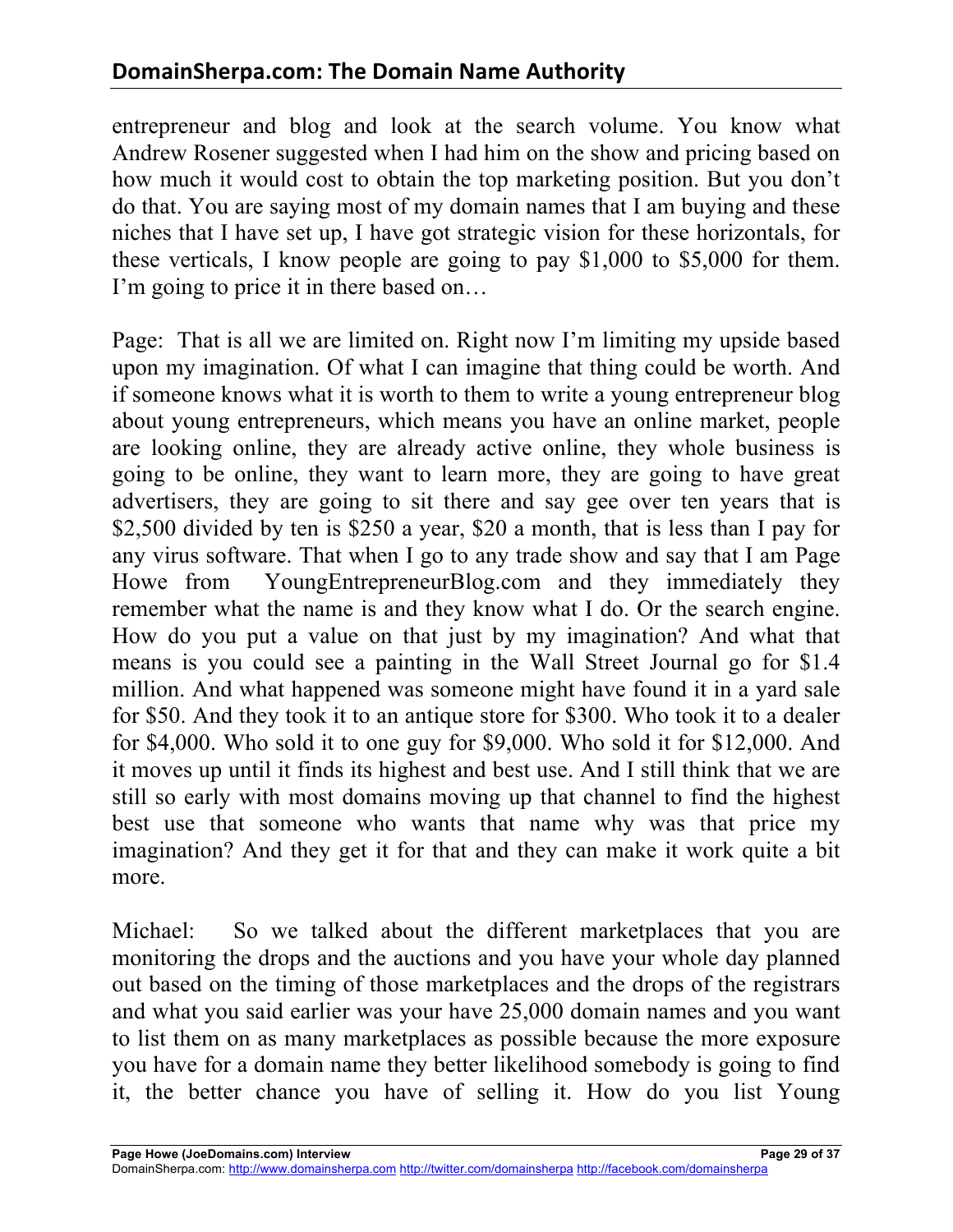Entrepreneur Blog on your own website, on 10 different marketplaces and manage that process when you have a portfolio that is 25,000 big?

Page: Well I love to say that it is incredibly difficult. It is impossible. We use a unique Google based search algorithm that is proprietary but the wonderful thing about domain names is an Excel spreadsheet. One name is in one row and it is exactly unique and it is never going to have another one like it. So we run all of our databases off of our own spreadsheet that has every name listed. And what is great about it because I can hold my whole portfolio, I mean this is what I own. That is it. That holds everything and I can take that and put it for sale. I can list it, I can lease it, I can sell it and with a cell phone I can do a lot of that. But what I mean is I can compare what I have for sale last month and what I still own. Get rid of the ads and get rid of the drops and that is a pretty easy process to do because every domain name is unique. So we re-price our names on renewal. That new price is going to get factored into the different after markets which again we thought would evolve.

We thought by now that someone. I still the meet on the plane philosophy. I sit next to someone when I am flying out to a domain show and they say what do I do and I say I buy and sell Internet domain names. It's still, "what?" I can't believe it. You mean I could own DenverMoms.com or I could own OKRealEstate.com, I could own that? What does it mean to own it? It means that you control, you get all the rent from it and you control who gets it after you and that is still an exciting story. We don't do that. We just try and trade the domains among ourselves and then I think Andrew Alleman does a great job on Domain Name Wire saying here are some of the end users who have come in and bought names. Those guys have to be the happiest in the world.

You question was about multi-channel management. We just have to develop a good system to do it. What we do is we make sure that each name is for sale in one place where it can be auto-transferred to the new buyer immediately. Everywhere else it is either make offer or there is never a conflict because you will have someone and he can buy a great name and get off his phone and say man I just bought Young Entrepreneur Blog. And the guy sitting next to him at the bar is like I wish I could buy that name. He may go somewhere and try to type it in and buy it right that and see it is available and I am going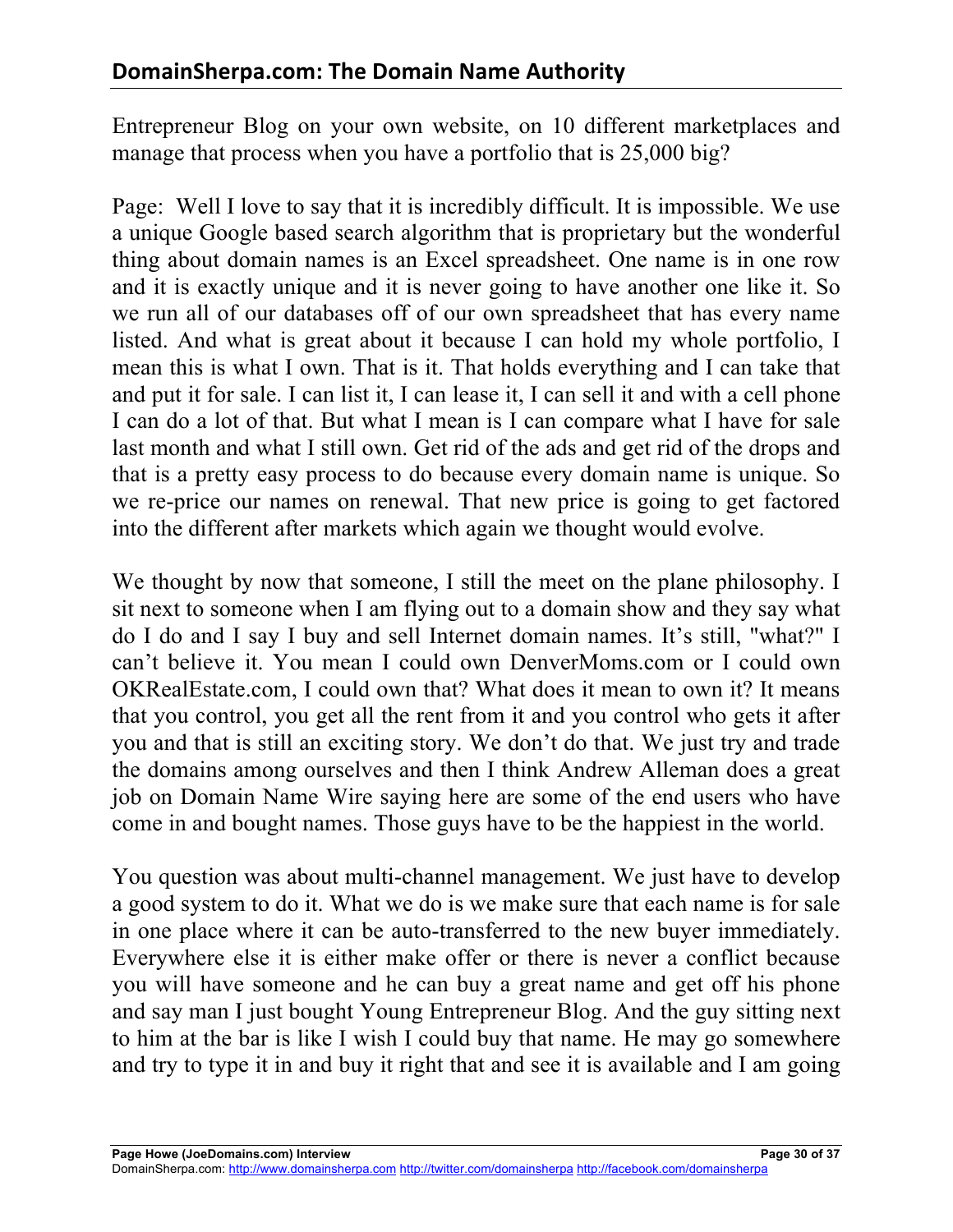to scoop it right out from that guy. So anyway we have to be exact when we sell names to make sure we get them off everywhere.

Michael: So you list it on one marketplace with your price where somebody can actually buy it and have it pushed to them and all the other marketplaces it is a make offer type of situation.

Page: It is not necessarily a make offer it is just…If you look at what NameMedia has done with their DLS or which what Sedo doing or what GoDaddy does with their premium program. That customer is actually buying the name in the shopping cart and getting immediate delivery at that point. Where we are not initiating a process that says let us explain to you how to a domain transfer code or something like that. So they are getting it immediately. So once that name has been bought and it is in the hands of the new buyer I can't really be offering it for sale for someone else. So any other sale that I have for it is on a conditional basis where I still have to agree…Someone is saying I'll offer you the asking price so if it literally happened that instant I would be able to say the name is not for sale.

Michael: Do you prefer the DLS now, the Domain Listing Service, where you list it with one company where it goes out to multiple marketplaces? Is that your primary sales platform.

Page: We use the GoDaddy system. We use the Name Media system and we use the Savier system. I'm not sure anyone knows and I would love for you to talk to those guys how they overlap with each other and registrar interfaces are working. We don't know what happens if we list on the all which listing is getting priority. So what we have probably had to do more of is build our own store. So we filled out our own stores for green domain names or web20 names or sports names or geo names. And we will probably do more where we actually market our own stores and have people come that don't know what they want to buy. They want to see what is for sale. And all they get offered at the other places is type in a word and we will give you a list of 30,000 names that have golf in. How the heck are you going to figure out what to buy and how am I going to know which names they are going to show first or second? So we try to break it into specific categories. With our sports store you can see fantasy football, you can see golf, you can see poker,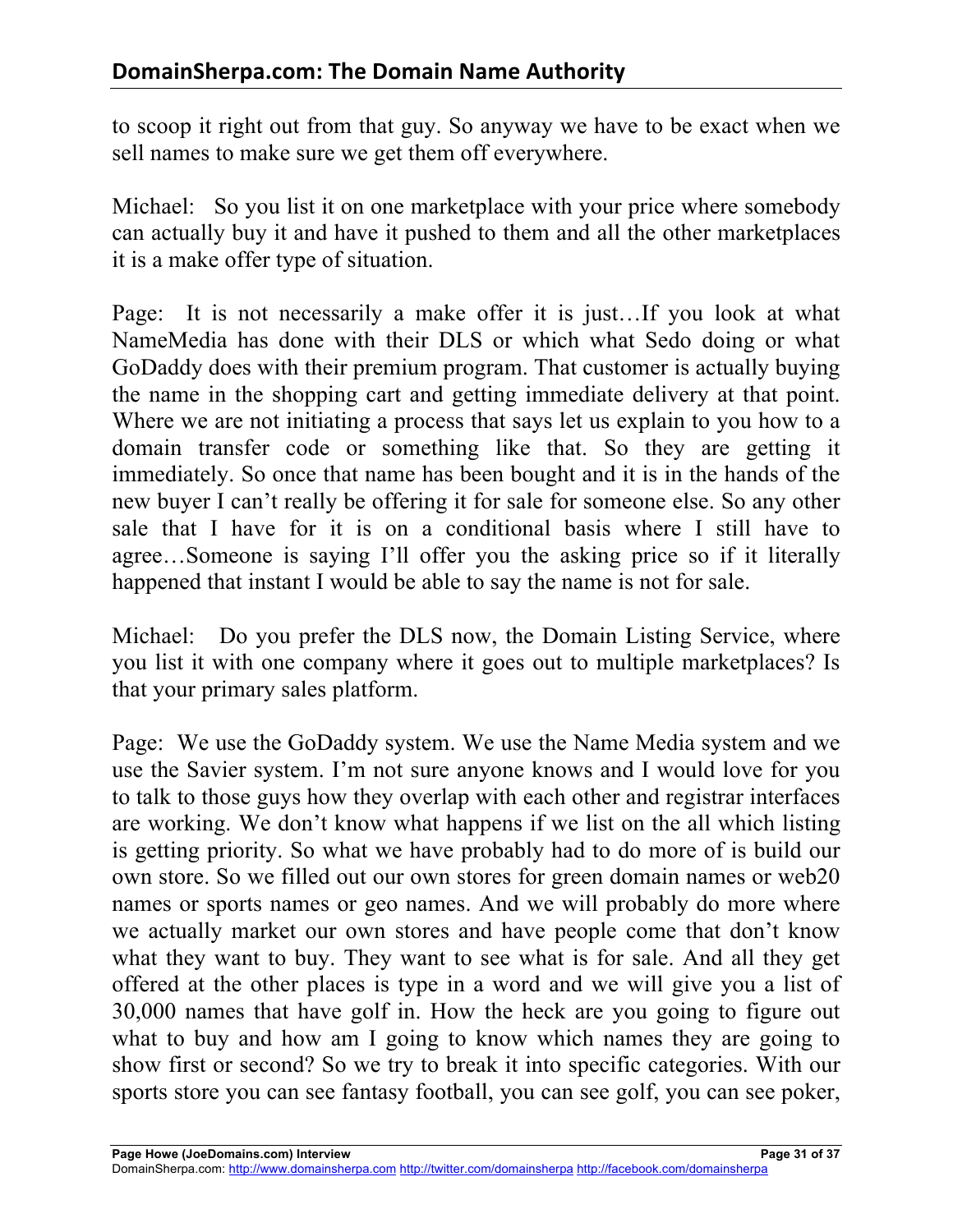you can see action sports, and you may not know the exact name that you are going to buy but you are going to see what is for sale and at what price and we think that will lead us to a sale.

Michael: I mentioned YoungEntrepreneurBlog.com and you nailed the price tag without even looking at your website, \$2,500. You also list a yearly lease for \$750 or a monthly lease for \$75. How many domain names of your \$25,000 do you think you have lease pricing listed on?

Page: What we did was we did lease pricing on the Web20 which is I think where you might have found that. And we just by happenstance didn't do it on green and sports. Just to be able to learn the process. It is tough because just like with a rental property where you confer some rights on a tenant when they move in, some rights where you can't evict them or you can evict them, when someone takes over our property where we haven't been paid in full it can be an interesting transaction that really isn't defined. So we do put the pricing out there to paint a picture for someone where if they want to not have it hit their credit card, they want to see how it works, of course if it doesn't work they don't have to pay anything. But really when it comes to that relationship it is not completely checked out proof where they can just do it. We have to at least do an agreement but we are giving them a hint of what the pricing would be.

Michael: And do you have very many end users taking advantage of that leasing option?

Page: I've probably done 10 to 12. Most of the time we use it and then go change a process to paint a picture of what we are really haggling over. You know if we are saying \$2,600 and they are saying \$1,200 we are like we were talking about just hundreds of dollars. If you do the \$2,600 over 12 months, that would be \$240 a month. We are not talking about unattainable numbers especially if you are running the site. And then a lot of times with that in mind we will come to a flat out price where they do want to own it right away. And so we probably talk about more leasing and renting than we do actually close transactions.

Michael: So behind you I see something on the wall called TheNew.LA.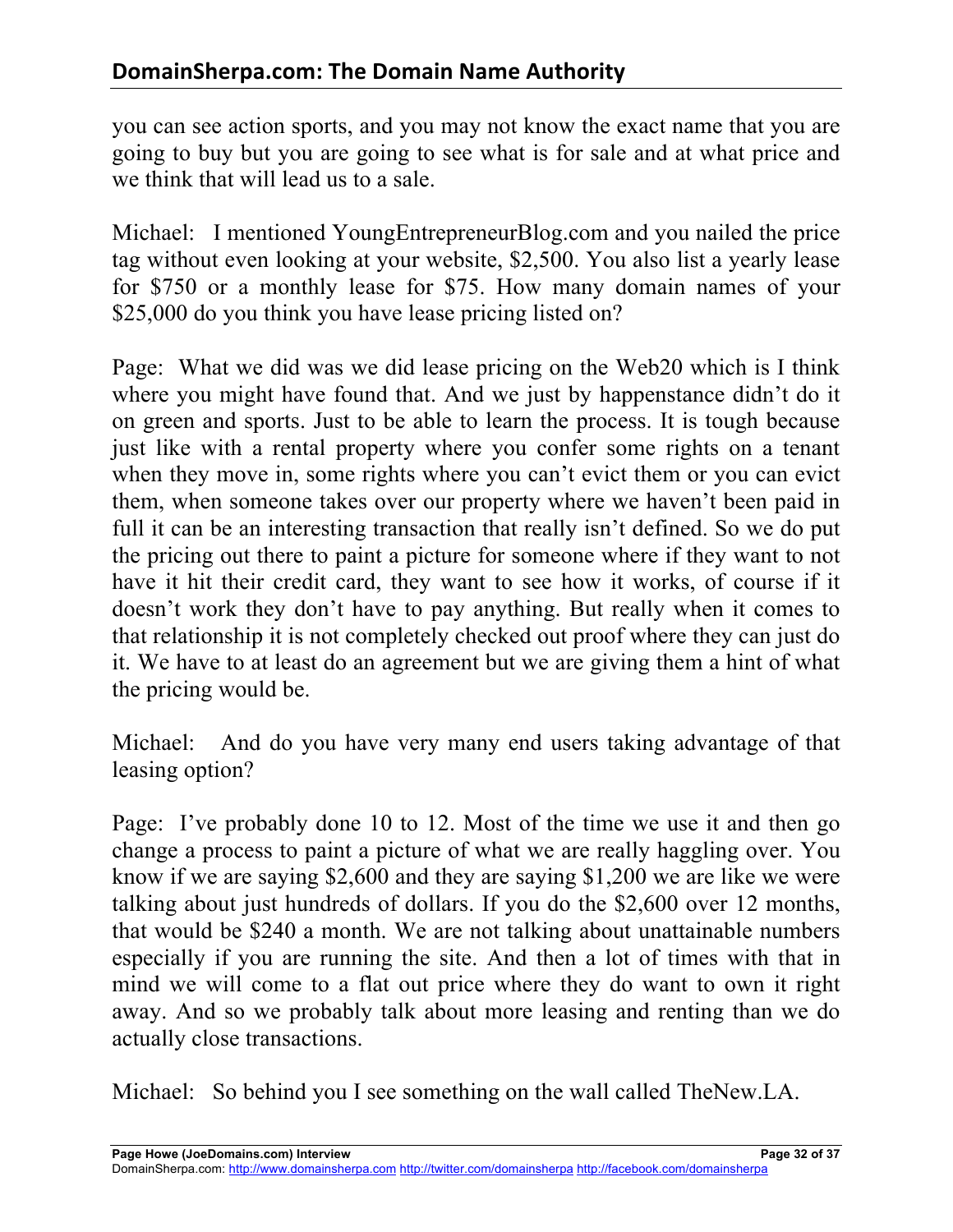Page: You saw that did you?

Michael: I did. What is going on with that domain name?

Page: So .la is hopefully what we call a shared TLD. It is a ccTLD that was assigned to Laos and it is being marketed worldwide as a domain name for the city of L.A. So some other shared TLDs will be .tv, .CO, .me. So they are not these new gTLDs which they say are coming next year (we don't know when they are going to come) and they are not a gTLD so have got some different rules, but we think people still see them, they look and smell and fell like a TLD. They work worldwide. So we looked at the city of Los Angeles with 9,000,000 to 12,000,000 people being a perfect opportunity for a geo TLD that just hasn't been marketed well by the registries. But we get to buy names at market pricing. It is not like one of the new ones coming out where you have to pay a huge amount and get it at auction. I mean the names are right there.

So we have taken a small part of our funds and made a reasonable investment in .la and we will probably try to be a cheerleader for it. Along with the registry manager we just think it makes a lot of sense. If you are worried about the new TLDs coming or you want to practice what is it like to get a new TLD into Google search rankings. Can you convince people that something besides .com makes senses? Why not practice on one of the ones that you can go buy now as opposed to always waiting. Sometimes we always think the next thing is going to be the thing that is really going to crack the code. The next one is going to be the one that is really going to crack the code and with .la we have got one right here. So people can go to the new .la and if you do get a name through us we give you some extra benefits. We send you the names we think are available and are the best. We give you some links in our directory. We are trying to do our part to build up a community of .la web name owners.

Michael: At the beginning of the show you held up your book that you have written. It looks fantastic. It has cover art and everything. When can I get my copy of this book Page?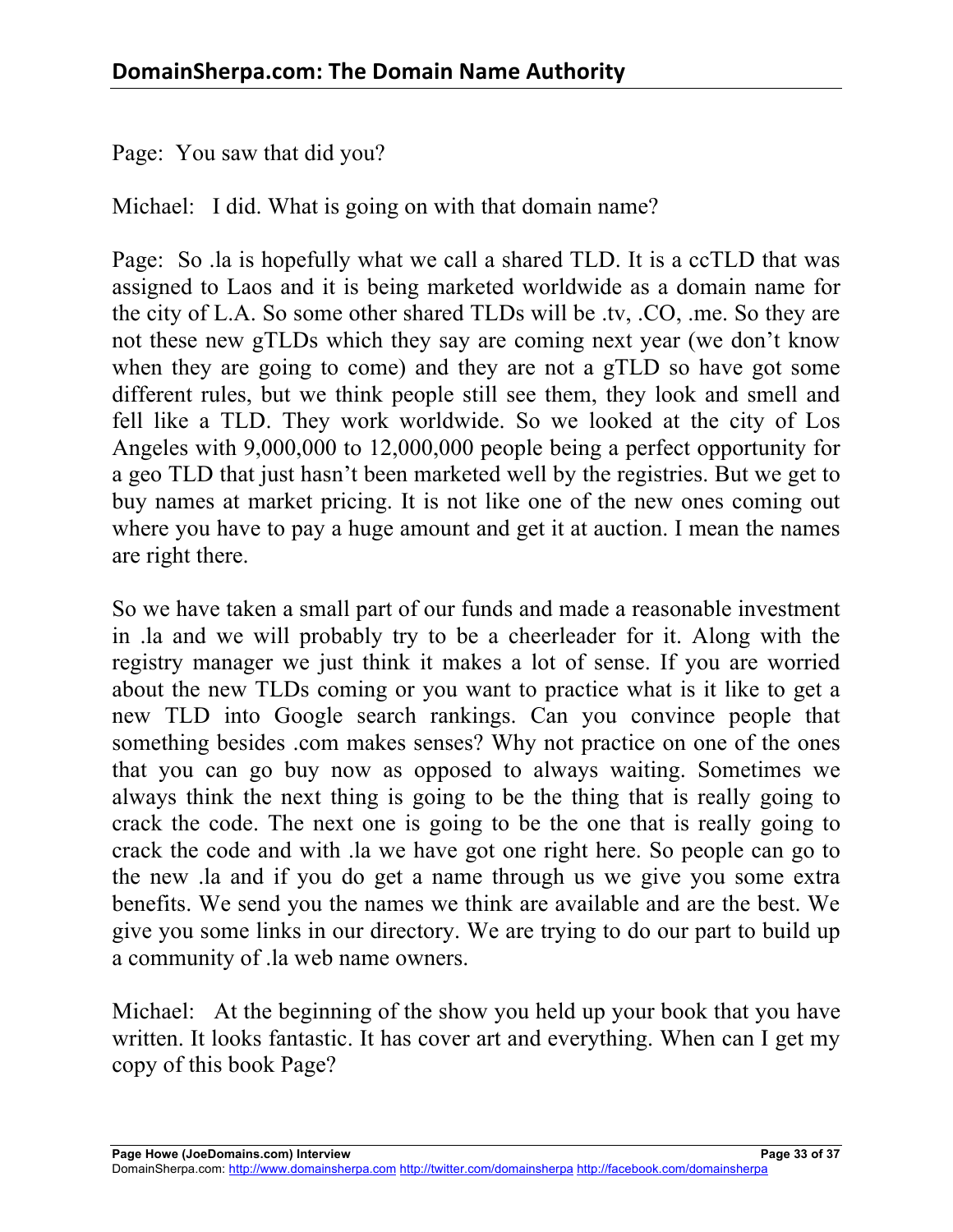Page: Stay tuned. I will tell you this Michael if I publish this book and we send it out I will announce when it is available on your show.

Michael: Awesome, and we are going to have you back and talk about what is in the book because a lot of the basics that you used when you started and are still using today and those basics are used in the book right?

Page: Yes.

Michael: I said at the beginning of the show we were going to ask you what your first name is because on the book you clearly wrote H. Page Howe. So everybody wants to know what is your first name?

Page: My first name is Hampton. And it is not just so I can get Hampton.com and have a really taste. My wife always gets Hampton Inns or something like that. It's my given first name. It is a family name from my Father's side and a Scottish ancestor. Harry Hampton was one of the first professional golfers. So I had a choice when I was five to go by Hampton or Page and for better or for worse I chose Page but it is still my given first name.

Michael: So the next conference when we go hang out I'm going to call you Hampton and people are going to be like Mike doesn't know what he is talking about. His name is Page.

Page: It will be our code word.

Michael: Exactly. Let's leave the audience with an action plan that ties together this show, Page. What is the one tactic that you would recommend to a domain investor starting out today that wants to build a successful career? You already mentioned keep your day job. Start doing this on the side. Figure out your strategy. Get your tactics down and then, like you have done over time, then you can move into it full time. What is the one tactic that you can provide to a domain investor starting out today besides that point?

Page: I would say phantom trade, get in some auctions you don't win and try to predict where you think the price will be and see how well you do. See if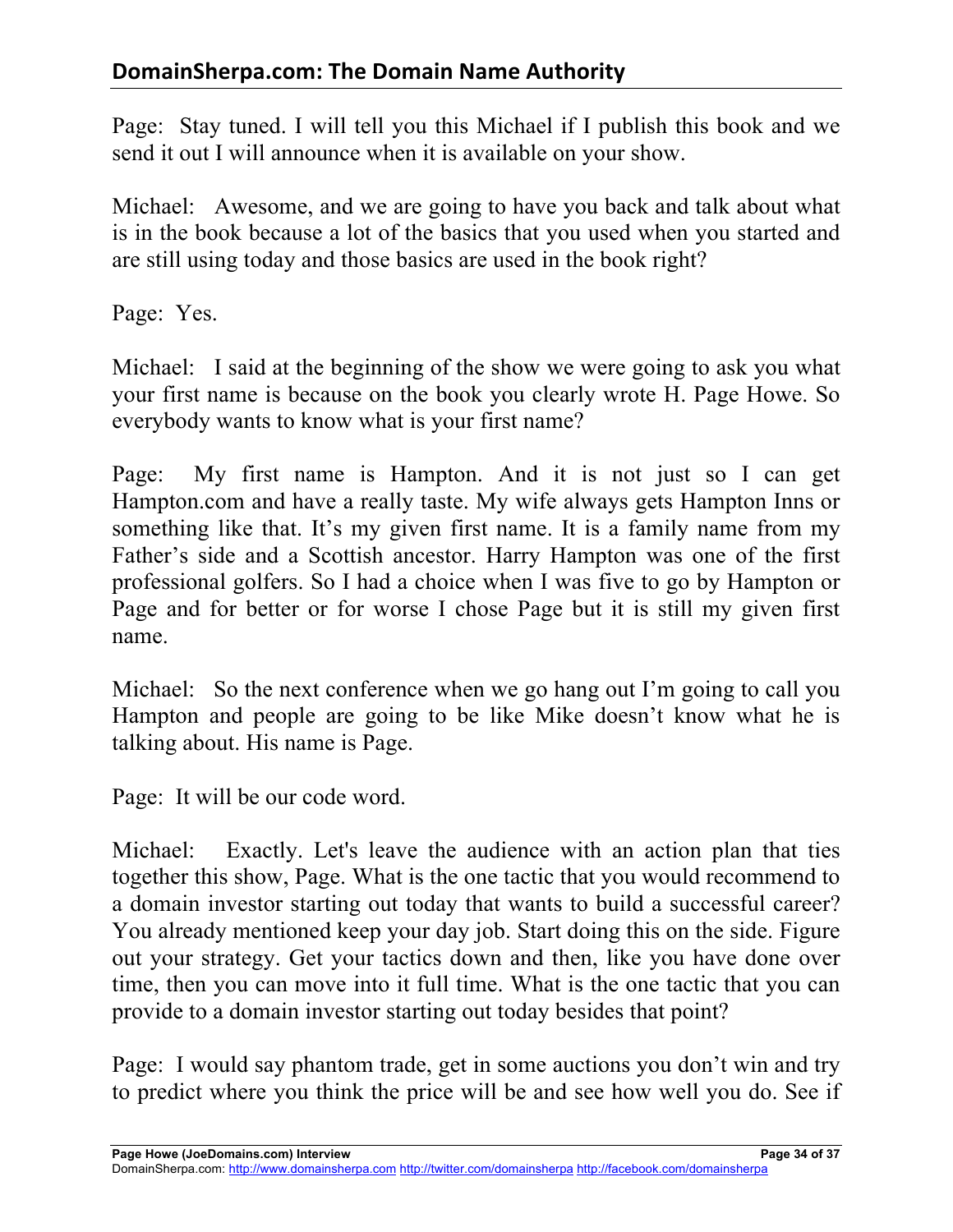you are undershooting or overshooting the market. You don't want to be thinking that you think everything is worth more than everyone else.

Secondarily take some of your money and put it aside and try to have money left when you have learned the most. That may be two or three or five or six months down the road. But you don't want to have a bunch of names that you bought when you didn't know everything and not have the money to buy what you want to buy when you do. There is always going to be a domain to buy, there is always going to be something coming down the road and it is hard to know whether it is a good feeling or bad feeling when you are like I need to pull the trigger on this one. Domaining can be compulsive. They can feel the worst of your compulsive habits or behaviors.

Ron Jackson, those of you who have seen Ron, I mean he is so healthy physically. He looks good. And crash and do all that to all five of us. And besides the physical toll that full time domaining can take because you are just sitting in a chair and you are hunched over and you are all nervous about money, I think psychologically it can feed an addictive behavior and an addictive personality. So I would say hold back some of your money until you have learned quite a bit. Phantom trade. And try to do something uniquely different than everybody else.

Michael: That is great advice. And you know through the entire show you have thrown out these great nuggets of knowledge and advice Page and I know enough about stock trading and buying mutual funds to know that there is a lot of similarities between the two. You know a lot of times people recommend if you want to get into stock investing go to this board where you can sign up for an account and they give you fake money where you can go in and invest and see how you do over time. They have competitions with that. And so I think a lot of the lessons learned in domain names, in investing in domain names, we can learn from investing real money in the stock market. And a lot of great advice that you have provided to the audience on today's show is appreciated.

Page: But the one thing by the way only one person can own it. We haven't yet securitized them. We've tried. And I think somebody will you know get it to where a 1,000 people buy a domain name and they all get to own a part of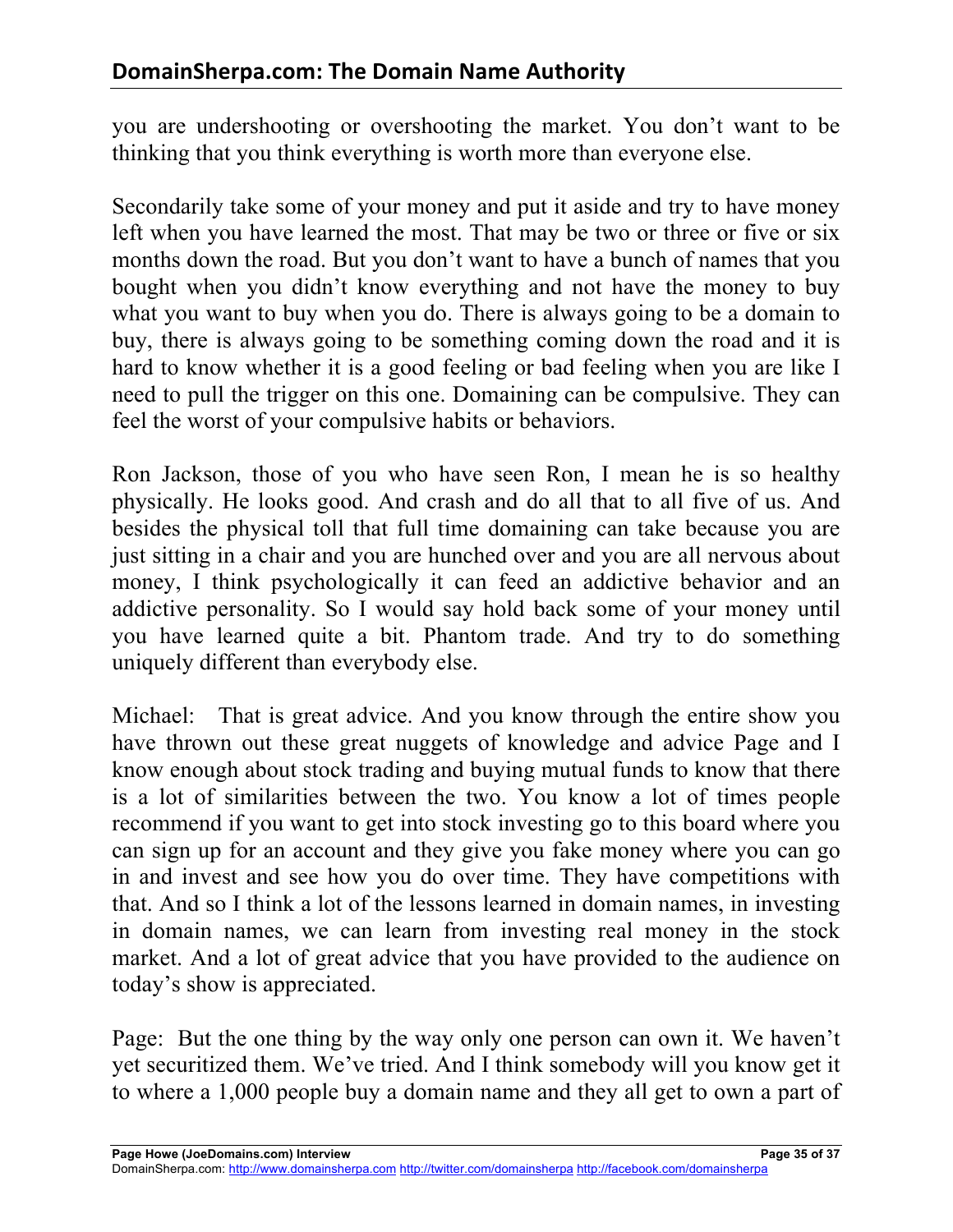it. But right now one person owns one name. And I guess even though it was great and I appreciate you bringing it up, you know the great success we've had four years ago I do attribute that to the name and not always to the domainer. So I appreciate some of the things that have been said but really it's all about the name. And a good name is your ticket. It is your ticket to a good business, it's your ticket to be able to sell it and trying to figure out where to spend your money and on what name to buy, that is the secret. But it is a secret that isn't over populated with people. It isn't over priced. I mean you have got the S&P Trading and 16 times earnings, you have got bonds at 2% which is 50 times earnings. And we are looking at most domain names just so early in the pricing cycle. You have got a lot of upside. You can limit your downside. And the status quo took a big hit in 2008. Just doing things the way they used to be done took a big hit and people are looking to the future and I think owning virtual real estate may be it.

Michael: If the audience has a follow-up question, please post it in the comments below and we'll ask Page to come back and answer as many as he can. If you want to follow Page, he has a host of stores online including: joedomains.com, dnstore.tv, coachingdomains.com, domainoutlet.com, greendomainnames.com, namesfordomainers.com (which I should have looked up before I bought DomainSherpa but I am happy with it now), bestsportsdomains.com, web20names.com and of course where SimiValley.com, RanchoCucamonga.com and EastSeattle.com are located. You can find them at bestgeos.com. You have got a lot of marketplaces there Page. Any others that I didn't mention that you want to highlight?

Page: No I will say to your viewers that have lasted this long I will give them a little benefit. For your viewers only we are going to announce that for seven days after this goes live we are going to put about a couple hundred names at domainoutlet.com and we are going to put them all at \$99. [See end of video] for URL to visit and view domains. And so if you want to test buying a premium domain name, you may think that they are not worth \$99, but we are going to put some names on there that we think are pretty good and that you can buy. An easy transaction. And we will put those up there for a week for DomainSherpa members before we announce it at domainoutlet.com because we only list names on there for two weeks. They are there and then

DomainSherpa.com: http://www.domainsherpa.com http://twitter.com/domainsherpa http://facebook.com/domainsherpa